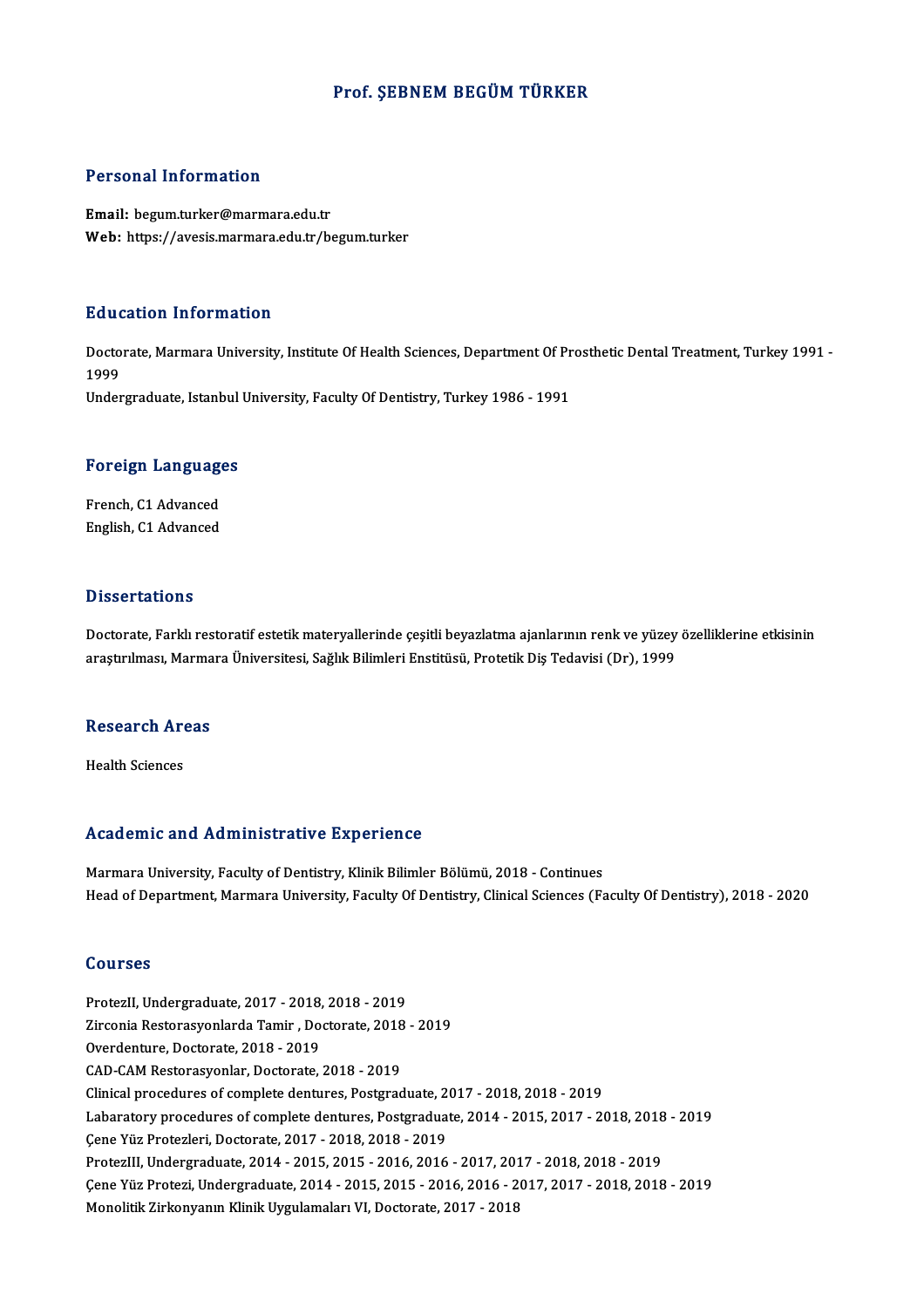#### Advising Theses

Advising Theses<br>Türker Ş. B. , Stress distribution of endodontically treated maxillary anterior teeth restored with glass fiber posts and<br>dantin posts:2D Einite Flament Anglysis, Bostsraduate M.Kamal(Student), 2019 raa viering vireeeer<br>Türker Ş. B. , Stress distribution of endodontically treated maxillary anterior teet<br>dentin posts:3D Finite Element Analysis, Postgraduate, M.Kamal(Student), 2019<br>Türker S. B. , Dijitel Kaut Ve Konvens Türker Ş. B. , Stress distribution of endodontically treated maxillary anterior teeth restored with glass fiber pos<br>dentin posts:3D Finite Element Analysis, Postgraduate, M.Kamal(Student), 2019<br>Türker Ş. B. , Dijital Kayıt dentin posts:3D Finite Element Analysis, Postgraduate, M.Kamal(Student), 2019<br>Türker Ş. B. , Dijital Kayıt Ve Konvansiyonel Ölçü Yöntemleri İle Üretilen Restorasyo<br>Uyumlarının İn-vitro Olarak İncelenmesi, Doctorate, H.ÖZSÜ Türker Ş. B. , Dijital Kayıt Ve Konvansiyonel Ölçü Yöntemleri İle Üretilen Restorasyonların Marginal Ve İnternal<br>Uyumlarının İn-vitro Olarak İncelenmesi, Doctorate, H.ÖZSÜRMELİ(Student), 2019<br>Türker Ş. B. , Dijital ve konv Uyumlarının İn-vitro Olarak İncelenmesi, Doctorate, H.ÖZSÜRMELİ(Student), 2019<br>Türker Ş. B. , Dijital ve konvansiyonel yöntemler ile elde edilen inley ve onley restorasyonlarının klim<br>marjinal adaptasyonlarının in vivo ola Türker Ş. B. , Dijital ve konvansiyonel yöntemler ile elde edilen inley ve onley restorasyonlarının klinik başarılarının ve<br>marjinal adaptationalarının in vivo olarak değerlendirilmesi, Doctorate, C.METİNER(Student), 2019<br> marjinal adaptasyonlarının in vivo olarak değerlendirilmesi, Doctorate, C.METİNER(Stude:<br>Türker Ş. B. , Marginal Adaptation of Inlay Restorations Designed by Dental Laboratory Te<br>Different Intraoral Digital Scanners: In-Vi Türker Ş. B. , Marginal Adaptation of Inlay Restorations Designed by Dental Laboratory Technician and Dentist by Using<br>Different Intraoral Digital Scanners: In-Vitro Study, Postgraduate, E.ASIM(Student), 2019<br>TÜRKER Ş. B. Different Intraoral Digital Scanners: In-Vitro S<br>TÜRKER Ş. B. , Fracture strength of 3 units ter<br>system, Postgraduate, O.Ziad(Student), 2019<br>TÜRKER S. B. , Dijital kaut ve konvansivenel ö TÜRKER Ş. B. , Fracture strength of 3 units temporary fixed partial dentures constructed by conventional and<br>system, Postgraduate, O.Ziad(Student), 2019<br>TÜRKER Ş. B. , Dijital kayıt ve konvansiyonel ölçü yöntemleri ile üre system, Postgraduate, O.Ziad(Student), 2019<br>TÜRKER Ş. B. , Dijital kayıt ve konvansiyonel ölçü yöntemleri ile üretilen restorasyonların marginal ve internal<br>uyumlarının in vitro olarak incelenmesi, Doctorate, H.Özsürmeli(S Türker S.B., DEĞİŞİK TEKNİKLERLE ELDE EDİLEN METAL SERAMİK ALTYAPILARDA PORSELEN FIRINLAMA AŞAMALARI SONRASINDA MARJİNAL UYUMLARINDA MEYDANA GELEN DEĞİŞİKLİKLERİN İN VİTRO OLARAK İNCELENMESİ, Doctorate, M.ABDULLAH(Student), 2016 AŞAMALARI SONRASINDA MARJİNAL UYUMLARINDA MEYDANA GELEN DEĞİŞİKLİKLERİN İN VİTRO OLARAK<br>İNCELENMESİ, Doctorate, M.ABDULLAH(Student), 2016<br>Türker Ş. B. , Lava zirconia sistemi ve farklı yüzey preparasyonları ile yapılan ant İNCELENMESİ, Doctorate, M.ABDULLAH(Student), 2016<br>Türker Ş. B. , Lava zirconia sistemi ve farklı yüzey preparasyonları ile yapılan ante<br>dönem klinik başarılarının incelenmesi, Doctorate, B.BUĞURMAN(Student), 2010<br>Türker S. Türker Ş. B. , Lava zirconia sistemi ve farklı yüzey preparasyonları ile yapılan anterior köprü restorasyonlarının uzun<br>dönem klinik başarılarının incelenmesi, Doctorate, B.BUĞURMAN(Student), 2010<br>Türker Ş. B. , Farklı zir dönem klinik başarılarının incelenmesi, Doctorate, B.BUĞURMAN(Student), 2010<br>Türker Ş. B. , Farklı zirkonyum sistemlerinin farklı yüzey özellikleri varlığında farklı yapıştırma ajanları ile simar<br>sonucunda meydana gelen ba Türker Ş. B. , Farklı zirkonyum sistemlerinin farklı yüzey özellikleri varlığında farklı yapıştırma ajanları ile simantasyonu<br>sonucunda meydana gelen bağlantı direncinin in-vitro olarak incelenmesi, Doctorate, E.AKKUŞ(Stud sonucunda meydana gelen bağlantı direncinin in-vitro olarak incelenmesi, Doctorate, E.AKKUŞ(Student), 2009<br>Türker Ş. B. , İki farklı tam porselen sistemi ile hazırlanan zirkonyum kronların iki farklı yapıştırma ajanı ile s Türke<br>sonra:<br>2008

# 2008<br>Jury Memberships

Doctorate, Doctorate, İstanbul Üniversitesi, August, 2019 Doctorate, Doctorate, Marmara Üniversitesi, June, 2019

# Doctorate, Doctorate, Marmara Universitest, June, 2019<br>Articles Published in Journals That Entered SCI, SSCI and AHCI Indexes

rticles Published in Journals That Entered SCI, SSCI and AHCI Indexes<br>I. Evaluation of clinical success and marginal adaptations of inlay and onlay restorations<br>manufactured after conventional and digital impressions: a pr manufactured after conventional and digital impressions: a prospective randomized controlled<br>manufactured after conventional and digital impressions: a prospective randomized controlled<br>alinical study Evaluation of<br>manufactured<br>clinical study<br>Metiner C. T<sup>rip</sup> manufactured after contineral<br>clinical study<br>Metiner C., TÜRKER Ş. B.<br>INTERNATIONAL JOURN

Metiner C., TÜRKER S. B.

clinical study<br>Metiner C., TÜRKER Ș. B.<br>INTERNATIONAL JOURNAL OF COMPUTERIZED DENTISTRY, vol.24, no.2, pp.207-223, 2021 (Journal Indexed in<br>SCI) INTERNATIONAL JOURNAL OF COMPUTERIZED DENTISTRY, vol.24, no.2, pp.207-223, 2021 (Journal Indexed<br>SCI)<br>II. In Vitro Evaluation of the Marginal and Internal Accuracy of Different Types of Dental Ceramic<br>Pesterations Eshrisat

SCI)<br>In Vitro Evaluation of the Marginal and Internal Accuracy of Different Ty<br>Restorations Fabricated Based on Digital and Conventional Impressions<br>Ozsurmeli H. TüpkER S. P In Vitro Evaluation of the<br>Restorations Fabricated<br>Ozsurmeli H., TÜRKER Ş. B.<br>INTERNATIONAL IOURNAL Restorations Fabricated Based on Digital and Conventional Impressions<br>Ozsurmeli H., TÜRKER Ş. B.<br>INTERNATIONAL JOURNAL OF PROSTHODONTICS, vol.34, no.1, pp.61-69, 2021 (Journal Indexed in SCI)<br>Fracture resistance of andeden

Ozsurmeli H., TÜRKER Ș. B.<br>INTERNATIONAL JOURNAL OF PROSTHODONTICS, vol.34, no.1, pp.61-69, 2021 (Journal Indexed in SCI)<br>III. Fracture resistance of endodontically treated canines restored with different sizes of fibe INTERNATIONAL JOU<br>Fracture resistance<br>all-ceramic crowns<br>Türker S. B. Allumnu Fracture resistance of endodonti<br>all-ceramic crowns<br>Türker Ş.B. , Alkumru H.N. , Akalin B.<br>JOUPNAL OF ADVANCED PROSTHODO all-ceramic crowns<br>Türker Ş. B. , Alkumru H. N. , Akalin B.<br>JOURNAL OF ADVANCED PROSTHODONTICS, vol.8, pp.158-166, 2016 (Journal Indexed in SCI)

IV. Clinical gap changes after porcelain firing cycles of zirconia fixed dentures Bugurman B. B., Türker Ş. B. JOURNAL OF ADVANCED PROSTHODONTICS, vol.6, pp.177-184, 2014 (Journal Indexed in SCI)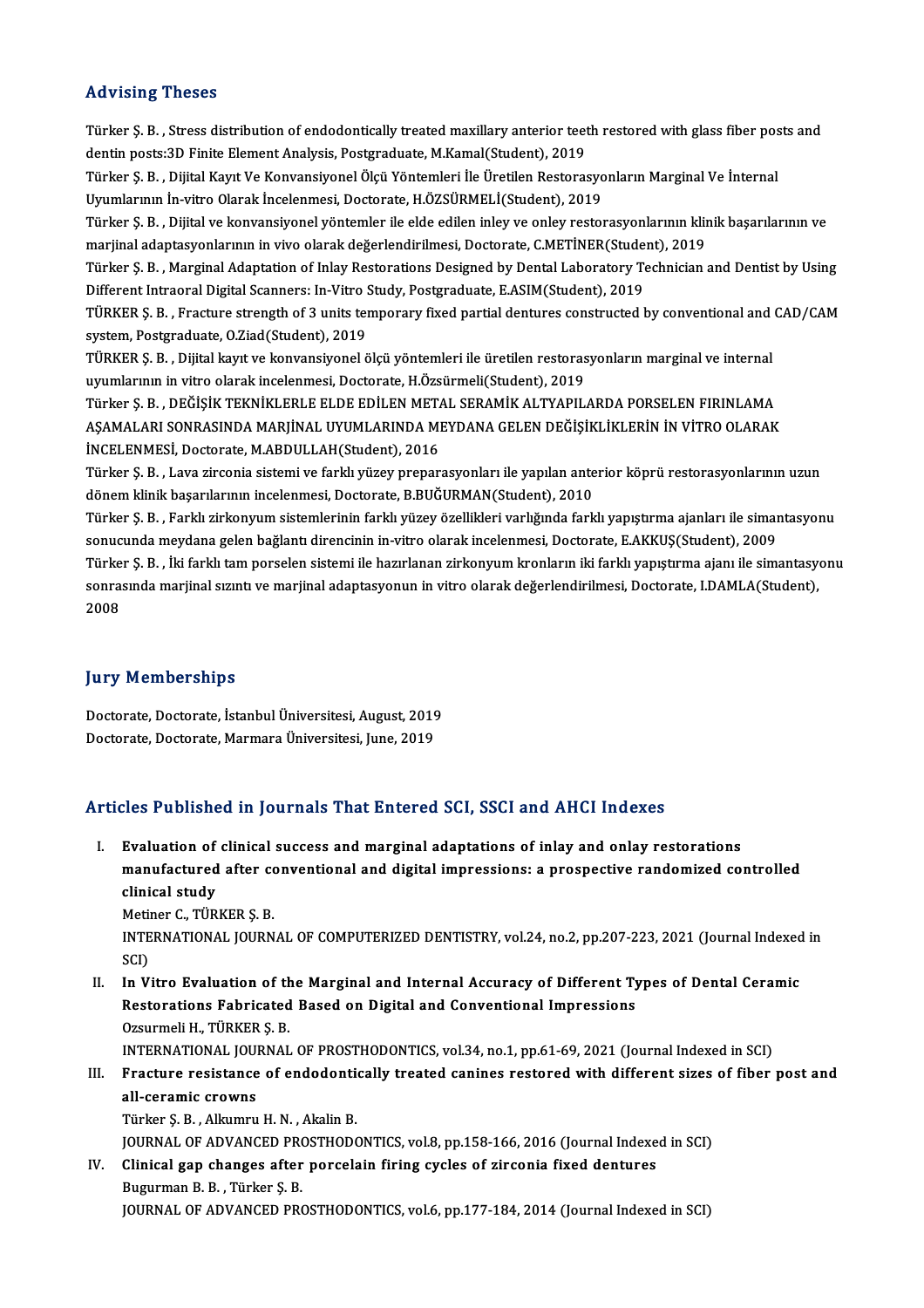| V.    | Synthesis, Photopolymerization, and Adhesive Properties of Hydrolytically Stable Phosphonic Acid-<br><b>Containing (Meth) acrylamides</b> |
|-------|-------------------------------------------------------------------------------------------------------------------------------------------|
|       | Altin A., Akgun B., Bilgici Z. S., TÜRKER Ş. B., AVCI SEMİZ D.                                                                            |
|       | JOURNAL OF POLYMER SCIENCE PART A-POLYMER CHEMISTRY, vol.52, no.4, pp.511-522, 2014 (Journal Indexed<br>in SCI)                           |
| VI.   | Novel Bisphosphonated Methacrylates: Synthesis, Polymerizations, and Interactions with                                                    |
|       | Hydroxyapatite                                                                                                                            |
|       | Bilgici Z. S., Türker Ş. B., Avcı Semiz D.                                                                                                |
|       | MACROMOLECULAR CHEMISTRY AND PHYSICS, vol.214, pp.2324-2335, 2013 (Journal Indexed in SCI)                                                |
| VII.  | Factors affecting the distribution and prevalence of oral mucosal lesions in complete denture                                             |
|       | wearers                                                                                                                                   |
|       | Mandali G., Sener I. D., Türker Ş. B., Ulgen H.                                                                                           |
|       | GERODONTOLOGY, vol.28, pp.97-103, 2011 (Journal Indexed in SCI)                                                                           |
| VIII. | Factors triggering the oral mucosal lesions by complete dentures                                                                          |
|       | Türker Ş. B., Sener I. D., Kocak A., Yilmaz S., Ozkan Y.                                                                                  |
|       | ARCHIVES OF GERONTOLOGY AND GERIATRICS, vol.51, pp.100-104, 2010 (Journal Indexed in SCI)                                                 |
| IX.   | Satisfaction of the complete denture wearers related to various factors                                                                   |
|       | Türker Ş. B., Şener Yamaner I. D., Özkan Y.                                                                                               |
|       | Archives Of Gerontology And Geriatrics, vol.49, pp.126-129, 2009 (Journal Indexed in SCI Expanded)                                        |
| Х.    | REPLACEMENT OF A MAXILLARY CENTRAL INCISOR USING A POLYETHYLENE FIBER-REINFORCED                                                          |
|       | COMPOSITE RESIN FIXED PARTIAL DENTURE: A CLINICAL REPORT                                                                                  |
|       | TÜRKER Ş. B., Sener I. D.                                                                                                                 |
|       | JOURNAL OF PROSTHETIC DENTISTRY, vol.100, no.4, pp.254-258, 2008 (Journal Indexed in SCI)                                                 |
| XI.   | Multidisiplinary approach in the treatment of subgingivally fractured anterior teeth                                                      |
|       | Türker Ş. B., Köse K. N.                                                                                                                  |
|       | Dental Traumatology, vol.24, pp.239-243, 2008 (Journal Indexed in SSCI)                                                                   |
| XII.  | Prospective clinical trial of polyethylene fiber ribbon-reinforced, resin composite post-core buildup                                     |
|       | restorations                                                                                                                              |
|       | Turker S. B., Alkumru H. N., Evren B.                                                                                                     |
|       | INTERNATIONAL JOURNAL OF PROSTHODONTICS, vol.20, no.1, pp.55-56, 2007 (Journal Indexed in SCI)                                            |
| XIII. | Replacement of two mandibular central incisors using a zirconium resin-bonded fixed partial                                               |
|       | denture: A clinical report                                                                                                                |
|       | Turker Ş. B., Guvenli S., Arikan A.                                                                                                       |
|       | JOURNAL OF PROSTHETIC DENTISTRY, vol.94, no.6, pp.499-503, 2005 (Journal Indexed in SCI)                                                  |
| XIV.  | Maksillektomi hastalarında destek rehabilitasyon ve stabilite                                                                             |
|       | TÜRKER Ş. B., HIZIR N. Ö., ÖZKAN Y.                                                                                                       |
|       | AdDD, vol.27, pp.20-26, 2005 (Journal Indexed in SCI Expanded)                                                                            |
| XV.   | Maksillektomi Hastalarında Protetik Tedavi                                                                                                |
|       | HIZIR N. Ö., TÜRKER Ş. B., ÖZKAN Y.                                                                                                       |
|       | AdDD, vol.26, pp.18-25, 2005 (Journal Indexed in SCI Expanded)                                                                            |
| XVI.  | The use of a stent-resin-bonded splint combination to stabilize a free gingival autograft                                                 |
|       | Arikan A, Turker Ş B                                                                                                                      |
|       | JOURNAL OF PROSTHETIC DENTISTRY, vol.81, no.2, pp.215-217, 1999 (Journal Indexed in SCI)                                                  |

#### Articles Published in Other Journals

rticles Published in Other Journals<br>I. Zirkonyum Oksit Altyapı ve Veneer Seramik Bağlantı Mekanizması ve Bağlantıyı Etkileyen Faktörler<br>. Yıldırak M. Türker S. B. Örker Y Yıldırak M., Türker Ş.B. , Özkan Y.<br>Yıldırak M., Türker Ş. B. , Özkan Y.<br>Furansan Jaumal of Bassarsh in. Zirkonyum Oksit Altyapı ve Veneer Seramik Bağlantı Mekanizması ve Bağlantıyı Etkileyen Faktörleı<br>Yıldırak M., Türker Ş. B. , Özkan Y.<br>European Journal of Research in Dentistry, vol.1, no.3, pp.63-68, 2019 (Refereed Journal Yıldırak M., Türker Ş. B. , Özkan Y.<br>European Journal of Research in Dentistry, vol.1, no.3, pp.63-68, 2019 (Refereed Journals of Other Institutions)<br>II. Sabit Protetik Restorasyonlarda Marjinal Adaptasyon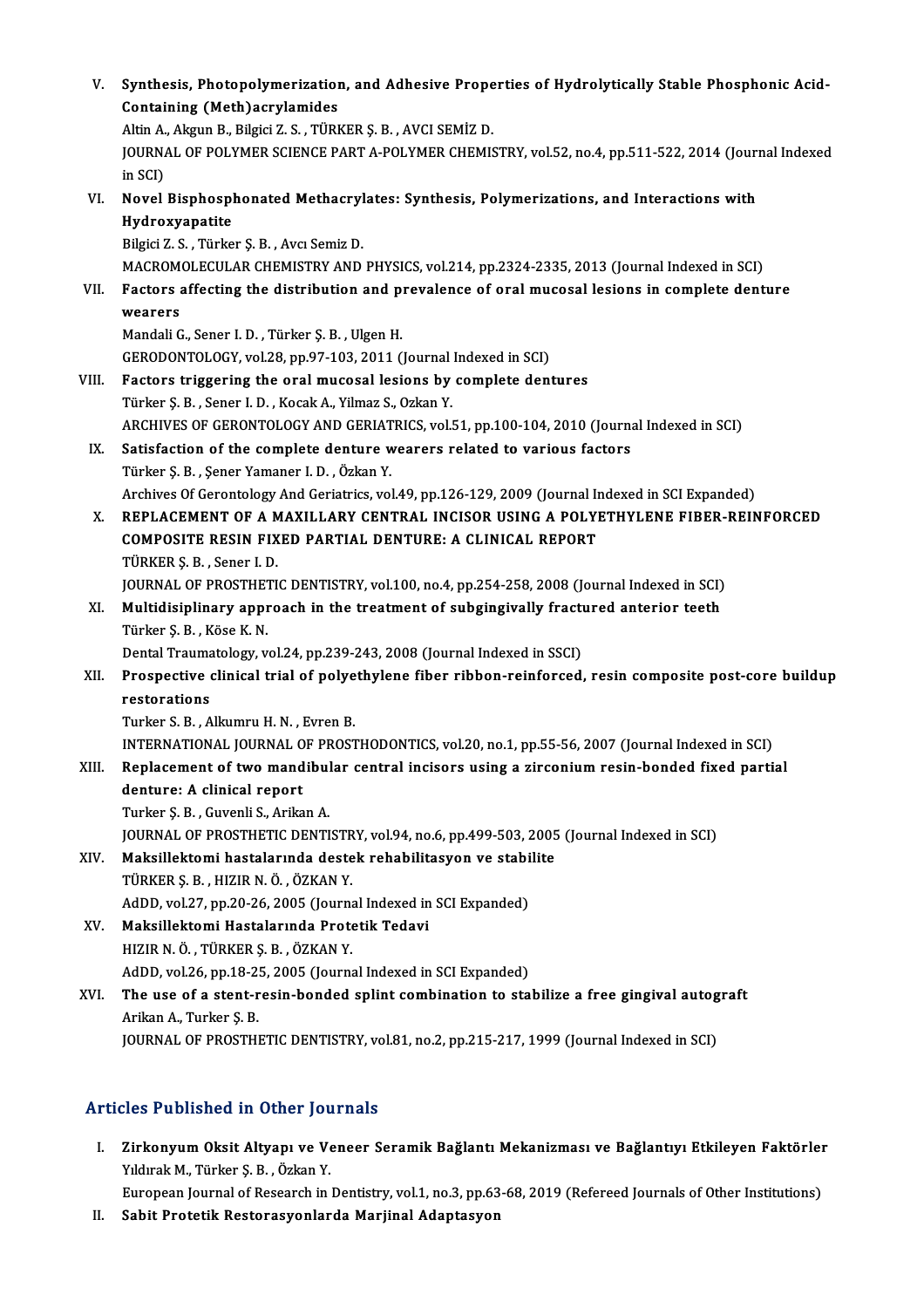Metiner C., Türker Ş.B., Keles A.

Marmara Dental Journal, vol.1, pp.35-43, 2019 (Refereed Journals of Other Institutions)

III. Zirkonyum oksit altyapı ve veneer seramik bağlantı mekanizması ve bağlantıyı etkileyen faktörler YıldırakM.,Türker Ş.B. ,ÖzkanY. Zirkonyum oksit altyapı ve veneer seramik bağlantı mekanizması ve bağlantıyı etkileyen faktö:<br>Yıldırak M., Türker Ş. B. , Özkan Y.<br>European Journal of Research in Dentistry, vol.3, pp.63-68, 2019 (Refereed Journals of Othe

- IV. In Vitro Gap Changes After Porcelain Firing Cycles of Three and Four Unit of CAD/CAM Milling, European Journal of Research in Dentistry, vol.3, pp.63-68, 2<br>In Vitro Gap Changes After Porcelain Firing Cycles of<br>Laser Sintering and Cast Metal Ceramic Restorations<br>VELES M.A., TÜRKER S.R. Laser Sintering and Cast Metal Ceramic Restorations<br>KELES M.A., TÜRKER Ş.B. Laser Sintering and Cast Metal Ceramic Restorations<br>KELES M. A. , TÜRKER Ş. B.<br>Clinical and Experimental Health Sciences, vol.9, no.3, pp.271-277, 2019 (Journal Indexed in ESCI)<br>CAD GAM İnlay Onlay Pesterssyonların Klinik KELES M. A., TÜRKER Ş. B.<br>Clinical and Experimental Health Sciences, vol.9, no.3, pp.27:<br>V. CAD-CAM Inley Onley Restorasyonların Klinik Takibi<br>Metiner G. Türker S. B., Örken Y.
- Clinical and Experimental Health<br>CAD-CAM Inley Onley Restora<br>Metiner C., Türker Ş.B. , Özkan Y.<br>Euronean Journal of Bessensh in V. CAD-CAM İnley Onley Restorasyonların Klinik Takibi<br>Metiner C., Türker Ş. B. , Özkan Y.<br>European Journal of Research in Dentistry, vol.2, pp.53-62, 2018 (Refereed Journals of Other Institutions)
- VI. Palatal health s of complete denture wearer s howlong timemust be applied tissue conditioner and clorhexidine gluconate mouthrinse
	- Türker Ş.B. ,CoskunE.,KoçakBüyükdereA.,ÖzkanY. clorhexidine gluconate mouthrinse<br>Türker Ş. B. , Coskun E., Koçak Büyükdere A., Özkan Y.<br>Clin Exp Health Sci, vol.7, pp.1-5, 2017 (Refereed Journals of Other Institutions)<br>The Clinical Sussess of Inley Betained Fixed Berti

#### VII. The Clinical Success of Inlay-Retained Fixed Partial Dentures<br>Keban Aydın S., Türker S. B. Clin Exp Health Sci, vol.7, pp<br>The Clinical Success of Ir<br>Keban Aydın S., Türker Ş. B.<br>Clinical and aunonimental be The Clinical Success of Inlay-Retained Fixed Partial Dentures<br>Keban Aydın S., Türker Ş. B.<br>Clinical and experimental health sciences, vol.6, no.4, pp.178-186, 2016 (International Refereed University Journal)<br>OBSTRUKTİE UVK

VIII. OBSTRUKTİF UYKU APNESİ VE DİŞ HEKİMLİĞİ<br>Muhammed Abdullah K., Türker Ş. B. Clinical and experimental health science<br>**OBSTRUKTIF UYKU APNESI VE D**<br>Muhammed Abdullah K., Türker Ş. B.<br>Atatürk Üniversitesi Dis Hekimliği Fal Atatürk Üniversitesi Diş Hekimliği Fakültesi Dergisi, vol.14, pp.138-145, 2016 (National Refreed University Journal)

#### Muhammed Abdullah K., Türker Ş. B.<br>Atatürk Üniversitesi Diş Hekimliği Fakültesi Dergisi, vol.14, pp.138-145, 2016 (National Refreed Univer<br>IX. Travmaya Bağlı Periodontal Problemli Vakada Anterior Estetik Restorasyon Va Atatürk Üniversitesi Diş Hekimliği Fakült<br><mark>Travmaya Bağlı Periodontal Proble</mark><br>Keban S., Türker Ş. B. , Yıldız C., Özkan Y.<br>Atatürk Üniv Diş Hek Fek Derg. vel 16. n Travmaya Bağlı Periodontal Problemli Vakada Anterior Estetik Restorasyon Vaka<br>Keban S., Türker Ş. B. , Yıldız C., Özkan Y.<br>Atatürk Üniv Diş Hek Fak Derg, vol.16, pp.56-59, 2016 (National Refreed University Journal)<br>Tam Bro Atatürk Üniv Diş Hek Fak Derg, vol.16, pp.56-59, 2016 (National Refreed University Journal)

## Keban S., Türker Ş. B. , Yıldız C., Özkan Y.<br>Atatürk Üniv Diş Hek Fak Derg, vol.16, pp.56-59, 2016 (National Refreed University Journal X.<br>X. Tam Protez yapımında Teorik ve Pratik Eğitimin Sübjektif Değerlendirilmesi<br>Cakıl Atatürk üniv Diş Hek Fak Derg, vol.26, pp.439-445, 2016 (National Refreed University Journal)

- Cakıltaş S., Türker Ş. B.<br>Atatürk üniv Diş Hek Fak Derg, vol.26, pp.439-445, 2016 (National Refreed University Journal)<br>XI. KONJENİTAL SERT VE YUMUŞAK DAMAK DEFEKTİNİN PROTETİK REHABİLİTASYONU VAKA RAPORU<br>SANIVAR Z. TÜRKER Atatürk üniv Diş Hek Fak Derg, vol.26, pp.439-4<br>**KONJENİTAL SERT VE YUMUŞAK DAMAK** D<br>ŞANIVAR Z., TÜRKER Ş. B. , EVREN B., ÖZKAN Y.<br>Atatürk Üniversitesi Dis Hekimliği Fekültesi Der KONJENİTAL SERT VE YUMUŞAK DAMAK DEFEKTİNİN PROTETİK REHABİLİTASYONU VAKA RAPOR<br>ŞANIVAR Z., TÜRKER Ş. B. , EVREN B., ÖZKAN Y.<br>Atatürk Üniversitesi Diş Hekimliği Fakültesi Dergisi, vol.26, no.1, 2016 (Refereed Journals of O
- XI . Konjenital Sert ve Yumuşak Damak Defektinin Protetik Rehabilitasyonu: Vaka Raporu Atatürk Üniversitesi Diş Hekimliği Fakültes<br>Konjenital Sert ve Yumuşak Damak D<br>Şanıvar Z., Evren B., Türker Ş. B. , Özkan Y.<br>Atatürk Üniversitesi Die Hekimliği Fekültes Konjenital Sert ve Yumuşak Damak Defektinin Protetik Rehabilitasyonu: Vaka Raporu<br>Şanıvar Z., Evren B., Türker Ş. B. , Özkan Y.<br>Atatürk Üniversitesi Diş Hekimliği Fakültesi Dergisi, vol.0, 2016 (National Refreed University Şanıvar Z., Evren B., Türker Ş. B. , Özkan Y.<br>Atatürk Üniversitesi Diş Hekimliği Fakültesi Dergisi, vol.0, 2016 (National Refreed University Journal)<br>XIII. Serbest çalışan Diş Hekimlerinin Total Protez Yapımı Sırasında

## Atatürk Üniversitesi Diş Hekimliği Fakültesi Dergisi, vol.0, 2016 (National Refreed University Journal)<br>Serbest çalışan Diş Hekimlerinin Total Protez Yapımı Sırasında Kullandıkları Tekniklerin (Materyallerin Araştırılması) Serbest çalışan Diş He<br>Materyallerin Araştırı<br>Altunkara Ş., Türker Ş.B.<br>Ataturk Üniv Diş Hok Fa

Materyallerin Araştırılması<br>Altunkara Ş., Türker Ş. B.<br>Ataturk Üniv. Diş Hek. Fak. Derg, vol.26, pp.446-454, 2016 (National Refreed University Journal)<br>İZOLE COKLU DİS EKSİKLİĞİ OLCUSUNA MULTİDİSİRLİNER YAKLASIM RİR VILLIK Altunkara Ş., Türker Ş. B.<br>Ataturk Üniv. Diş Hek. Fak. Derg, vol.26, pp.446-454, 2016 (National Refreed University Journal)<br>XIV. İZOLE ÇOKLU DİŞ EKSİKLİĞİ OLGUSUNA MULTİDİSİPLİNER YAKLAŞIM BİR YILLIK TAKİP<br>PEKER M. S., TÜR Ataturk Üniv. Diş Hek. Fak. Derg, vol.26, pp.446-454, 2016 (N<br>İZOLE ÇOKLU DİŞ EKSİKLİĞİ OLGUSUNA MULTİDİSİPL<br>PEKER M. S. , TÜRKER Ş. B. , ÇAPAN B., AKYÜZ S. H. , BİREN S.<br>Atatürk Üniversitesi Diş Hekimliği Fekültesi Dersis İZOLE ÇOKLU DİŞ EKSİKLİĞİ OLGUSUNA MULTİDİSİPLİNER YAKLAŞIM BİR YILLIK TAKİP<br>PEKER M. S., TÜRKER Ş. B. , ÇAPAN B., AKYÜZ S. H. , BİREN S.<br>Atatürk Üniversitesi Diş Hekimliği Fakültesi Dergisi, vol.25, 2015 (Other Refereed N

- PEKER M. S. , TÜRKER Ş. B. , ÇAPAN B., AKYÜZ S. H. , BİREN S.<br>Atatürk Üniversitesi Diş Hekimliği Fakültesi Dergisi, vol.25, 2015 (Other Refereed National Journals)<br>XV. Evaluation of surface treatment methods on the bon Atatürk Üniversitesi Diş Hekimliği Fakültesi Dergisi, vol.25, 2015 (Other Refereed National Journals)<br>Evaluation of surface treatment methods on the bond strenght of zirconia ceramics syst<br>cements and tooth surface<br>Emek A. Evaluation of surfa<br>cements and tooth<br>Emek A., Türker Ş.B.<br>Polk I Dont Med vel.
	-

Balk J Dent Med, vol.19, pp.101-112, 2015 (Refereed Journals of Other Institutions)

### Emek A., Türker Ş. B.<br>Balk J Dent Med, vol.19, pp.101-112, 2015 (Refereed Journals of Other Institutions)<br>XVI. DİŞ HEKİMLİĞİ ÖĞRENCİLERİNİN RENK ÖLÇÜM BAŞARILARININ DEĞERLENDİRİLMESİ<br>Pilgis Q. Türker S. B Balk J Dent Med, vol.<br>D**İŞ HEKİMLİĞİ ÖĞ**<br>Bilgiç O., Türker Ş. B.<br>Atatürk Üniversitesi DİŞ HEKİMLİĞİ ÖĞRENCİLERİNİN RENK ÖLÇÜM BAŞARILARININ DEĞERLENDİRİLMESİ<br>Bilgiç O., Türker Ş. B.<br>Atatürk Üniversitesi Diş Hekimliği Fakültesi Dergisi, vol.25, pp.199-204, 2015 (National Refreed University Journal)<br>Konvensiy

Bilgiç O., Türker Ş. B.<br>Atatürk Üniversitesi Diş Hekimliği Fakültesi Dergisi, vol.25, pp.199-204, 2015 (National Refreed Universi<br>XVII. Konvansiyonel Bölümlü Protez Ve Hassas Tutuculu Bölümlü Protezlerin Hasta Memnuniyeti Atatürk Üniversitesi Diş Hekim<br>Konvansiyonel Bölümlü Pre<br>Açısından Karşılaştırılması<br>Bengu B. Türken S. B Konvansiyonel Bölümlü Protez Ve Hassas Tutuculu Bölümlü Protezlerin Hasta Memnuniyeti<br>Açısından Karşılaştırılması<br>Bengu B., Türker Ş.B.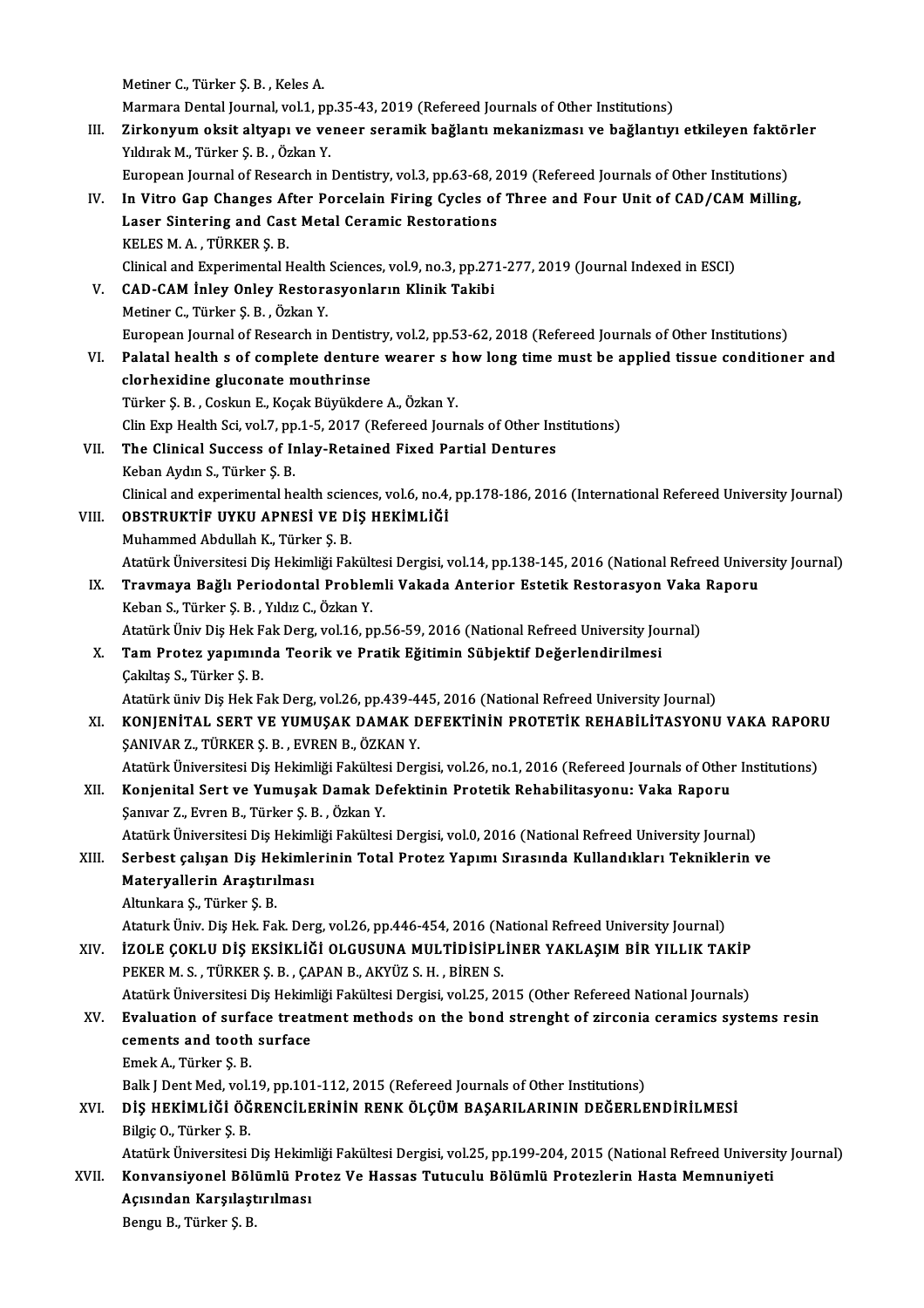Atatürk Üniversitesi Diş Hekimliği Fakültesi Dergisi, vol.25, pp.318-326, 2015 (International Refereed University<br>Iournal) Atatürk (<br>Journal)<br>Merial v Atatürk Üniversitesi Diş Hekimliği Fakültesi Dergisi, vol.25, p<br>Journal)<br>XVIII. Mezial ve Distal Uzantılı İmplant Üstü Sabit Protezler<br>Küsük C. TÜRKER S. B

Journal)<br>Mezial ve Distal Uzantılı İmplant Üstü Sabit Protezler<br>Kücük C., TÜRKER Ş. B. Mezial ve Distal Uzantılı İmplant Üstü Sabit Protezler<br>Kücük C., TÜRKER Ş. B.<br>Mezial ve Distal Uzantılı İmplant Üstü Sabit Protezler., vol.154, pp.34-37, 2014 (National Non-Refereed Journal)<br>Marginal gan camant thicknass a Kücük C., TÜRKER Ș. B.<br>Mezial ve Distal Uzantılı İmplant Üstü Sabit Protezler., vol.154, pp.34-37, 2014 (National Non-Refereed Journ<br>XIX. Marginal gap cement thickness and microleakage of 2 zirconia crown systems luted

|      | Mezial ve Distal Uzantılı İmplant Üstü Sabit Protezler., vol.154, pp.34-37, 2014 (National Non-Refereed Jour |
|------|--------------------------------------------------------------------------------------------------------------|
| XIX. | Marginal gap cement thickness and microleakage of 2 zirconia crown systems luted with glass                  |
|      | ionomer and MDP based cements                                                                                |
|      | Sener I.D., TÜRKER S.B., LF V., Mutlu Ö.                                                                     |
|      | Gen Dent, vol.62, pp.67-70, 2014 (Refereed Journals of Other Institutions)                                   |
| XX.  | Bond strenght and stability of 3 luting systems on a zirconia dentin complex                                 |
|      | TUDITO C D. Muthy O Compo M. Jol Domlo C. Dungu D. J.E.V.                                                    |

- Gen Dent, vol.62, pp.67-70, 2014 (Refereed Journals of Other I<br>Bond strenght and stability of 3 luting systems on a zir<br>TÜRKER Ş.B., Mutlu Ö., Gamze M., Işıl Damla S., Burcu B., LF V.<br>Can Dant vol.61, nn 10.12, 2012 (Refer Bond strenght and stability of 3 luting systems on a zirconia dent<br>TÜRKER Ş. B. , Mutlu Ö., Gamze M., Işıl Damla S., Burcu B., LF V.<br>Gen Dent, vol.61, pp.10-13, 2013 (Refereed Journals of Other Institutions)<br>Color stabilit TÜRKER Ş. B. , Mutlu Ö., Gamze M., Işıl Damla S., Burcu B., LF V.<br>Gen Dent, vol.61, pp.10-13, 2013 (Refereed Journals of Other Institutions)<br>XXI. Color stability of different composite resin materials bleached with three b
- Gen Dent, vol.61, pp.10-13, 2013 (Refereed Journals of Other Institutions)<br>Color stability of different composite resin materials bleached wi<br>TÜRKER Ş. B. , Mandalı G., Bugurman B., Şener I. D. , ALKUMRU H. N. Color stability of different composite resin materials bleached with thre<br>TÜRKER Ş. B. , Mandalı G., Bugurman B., Şener I. D. , ALKUMRU H. N.<br>Marmara Dental Journal, vol.1, pp.9-15, 2013 (Other Refereed National Journals)<br> TÜRKER Ş. B. , Mandalı G., Bugurman B., Şener I. D. , ALKUMRU H. N.<br>Marmara Dental Journal, vol.1, pp.9-15, 2013 (Other Refereed National Journals)<br>XXII. Effect of Staining Solutions on the Color Stability and surface Prop
- Marmara Dental Journal, vol.1, pp.9-15, 2013 (Other Refereed National Journals)<br>Effect of Staining Solutions on the Color Stability and surface Propertie<br>TÜRKER Ş. B. , Şener I. D. , Akkuş E., Buğurman B.<br>Balk J Stom, vol. Effect of Staining Solutions on the Color Stability and surface Prope<br>TÜRKER Ş. B. , Şener I. D. , Akkuş E., Buğurman B.<br>Balk J Stom, vol.16, pp.49-56, 2012 (Refereed Journals of Other Institutions)<br>Klinikte Tam Senamik Si TÜRKER Ş. B. , Şener I. D. , Akkuş E., Buğurman B.<br>Balk J Stom, vol.16, pp.49-56, 2012 (Refereed Jou<br>XXIII. Klinikte Tam Seramik Sistemler
- TÜRKERŞ.B. ,Sener I. Klinikte Tam Seramik Sistemler<br>TÜRKER Ş. B. , Sener I.<br>Atatürk Üniv. Diş Hek. Fak. Derg., vol.5, pp.41-46, 2012 (Other Refereed National Journals)<br>Klinikte Zirkonya Esaslı Seramikler TÜRKER Ş. B. , Sener I.<br>Atatürk Üniv. Diş Hek. Fak. Derg., vol.5, p<br>XXIV. Klinikte Zirkonya Esaslı Seramikler<br>YOCAK PÜYÜKDEPE A TÜPKER S P
- Klinikte Zirkonya Esaslı Seramikler<br>KOÇAK BÜYÜKDERE A., TÜRKER Ş. B. Klinikte Zirkonya Esaslı Seramikler<br>KOÇAK BÜYÜKDERE A., TÜRKER Ş. B.<br>Atatürk Üniv. Diş Hek. Fak. Derg., vol.5, pp.91-97, 2012 (Other Refereed National Journals)<br>Kimyasal yapılarına göre tam seramik restanasyonlar.
- XXV. Kimyasal yapılarına göre tam seramik restorasyonlar<br>TÜRKER Ş. B., Sener I. D. Atatürk Üniv. Diş Hek. Fal<br>**Kimyasal yapılarına gö**<br>TÜRKER Ş. B. , Sener I. D.<br>Atatürk Üniv. Diş Hek. Fal Ki<mark>myasal yapılarına göre tam seramik restorasyonlar</mark><br>TÜRKER Ş. B. , Sener I. D.<br>Atatürk Üniv. Diş Hek. Fak. Derg., vol.19, pp.61-67, 2009 (Other Refereed National Journals)<br>Daimi ve geçisi Jamine yeneer restoresyonların s TÜRKER Ş. B. , Sener I. D.<br>Atatürk Üniv. Diş Hek. Fak. Derg., vol.19, pp.61-67, 2009 (Other Refereen<br>XXVI. Daimi ve geçici lamina veneer restorasyonların simantasyonu<br>Tüpkep s. B. Sener J. D. m. Sertgöz A. Baler P. Daimi ve geçici lamina veneer restorasyonların simantasyonu
- TÜRKERŞ.B. ,Şener I.D.m. ,SertgözA.,BalcıB. İmplant TR, vol.3, pp.22-34, 2009 (National Non-Refereed Journal)
- XXVII. Silikon Bazlı daimi yumuşak astar materyallerin renk stabilitesinin in vitro olarak değerlendirilmesi<br>TÜRKER Ş. B. , Şener I., Burcu B., Akkuş E. Atatürk Üniv. Diş Hek. Fak. Derg., vol.18, pp.41-46, 2008 (Other Refereed National Journals)

#### XXVIII. Agresif Periodontitisli Hastada Fiber Splint Uygulaması TÜRKERŞ.B. ,Sener I.,YükselS.,AcarN.,NoyanÜ. Yeditepe Klinik, Yeditepe Univ Diş Hek Fak. Dergisi, vol.2, pp.39-45, 2008 (Other Refereed National Journals)

- XXIX. Use of polyethylene fiber ribbon reinforced composite resin as post core build up a technical report AlkumruH.N. ,Türker Ş.B. ,EvrenB. Balk J Stom, vol.12, pp.174-177, 2008 (Refereed Journals of Other Institutions)
- XXX. Üç farklı beyazlatma ajanının estetik restoratif materyallerin yüzey pürüzlülüğüne etkisi TÜRKER Ş.B., Mandalı G., Şener I.D., Buğurman B. Üç farklı beyazlatma ajanının estetik restoratif materyallerin yüzey pürüzli<br>TÜRKER Ş. B. , Mandalı G., Şener I. D. , Buğurman B.<br>Dicle Diş Hekimliği Dergisi, vol.9, pp.35-42, 2008 (Other Refereed National Journals)<br>Effect TÜRKER Ş. B. , Mandalı G., Şener I. D. , Buğurman B.<br>Dicle Diş Hekimliği Dergisi, vol.9, pp.35-42, 2008 (Other Refereed National Journals)<br>XXXI. Effect of five staining solutions on the colour stability of two acrylics and

### Dicle Diş Hekimliği Dergisi, vol.9, pp<br>Effect of five staining solutions<br>based provisional restorations<br>T<sup>üpveps Pr</sub>vocav püvüypepe</sup> Effect of five staining solutions on the coloner and provisional restorations<br>TÜRKER Ş. B. , KOÇAK BÜYÜKDERE A., Aktepe E.<br>Eur L Presthedent Bester Dent vel 14, np.121, 13 based provisional restorations<br>TÜRKER Ş. B. , KOÇAK BÜYÜKDERE A., Aktepe E.<br>Eur J Prosthodont Restor Dent, vol.14, pp.121-125, 2006 (Refereed Journals of Other Institutions)<br>Die Hekimliğinde girkenyum TÜRKER Ş. B. , KOÇAK BÜYÜKDEI<br>Eur J Prosthodont Restor Dent, v<br>XXXII. Diş Hekimliğinde zirkonyum<br>*VOCAV* PÜYÜVDEPE A TÜPKEP

## Eur J Prosthodont Restor Dent, vol.14<br>Diş Hekimliğinde zirkonyum<br>KOÇAK BÜYÜKDERE A., TÜRKER Ş. B.<br>Atatürk Üniv, Diş Hek, Fek, Ders, vol.1 Diş Hekimliğinde zirkonyum<br>KOÇAK BÜYÜKDERE A., TÜRKER Ş. B.<br>Atatürk Üniv. Diş Hek. Fak. Derg, vol.16, pp.41-45, 2006 (Other Refereed National Journals)

KOÇAK BÜYÜKDERE A., TÜRKER Ş. B.<br>Atatürk Üniv. Diş Hek. Fak. Derg, vol.16, pp.41-<br>XXXIII. Renkleşme ve Canlı Dişlerde Beyazlatma<br>TÜRKER S. B. Biskin T Atatürk Üniv. Diş Hek. I<br><mark>Renkleşme ve Canlı</mark> I<br>TÜRKER Ş. B. , Bişkin T.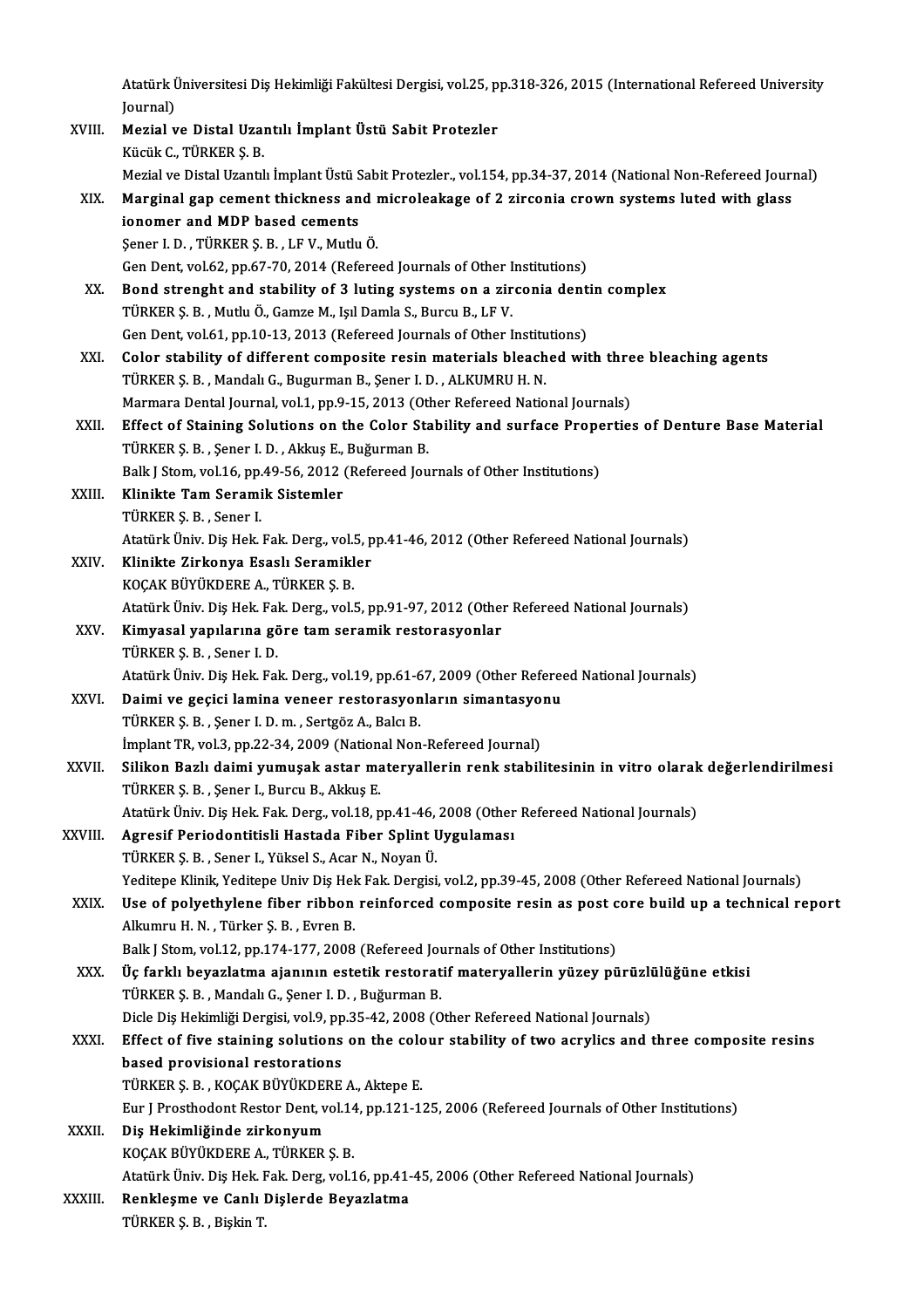Diş Hekimliğinde Klinik, vol.15, pp.32-41, 2002 (Other Refereed National Journals)<br>Pishekimliğinde Rank ve Rank Sesimi

#### XXXIV. Dişhekimliğinde Renk ve Renk Seçimi Diş Hekimliğinde Klinik,<br><mark>Dişhekimliğinde Ren</mark><br>TÜRKER Ş. B. , Bişkin T.<br>Diş Hekimliğinde Klinik Diş Hekimliğinde Klinik, vol.15, pp.77-83, 2002 (Other Refereed National Journals)

## Dis Hekimiiginde Klinik, v<br>Books & Book Chapters ooks & Book Chapters<br>I. Yüz Protezlerinde Ölçü<br>Türker S B

### I. Yüz Protezlerinde Ölçü<br>Türker S.B.

in: Diş Hekimliği Pratiğinde Çene Yüz Protezlerine Güncel Yaklaşımlar, Doç. Dr. Canan Akay, Editor, Akademisyen Türker Ş. B.<br>in: Diş Hekimliği Pratiğinde Çene Yüz<br>Yayınevi, Ankara, pp.167-175, 2021<br>Göz Defektleri ve Bratesleri

- II. Göz Defektleri ve Protezleri<br>Türker S.B., Gözneli R.
- Yayınevi, Ankara, pp.16<br>Göz Defektleri ve Pro<br>Türker Ş. B. , Gözneli R.<br>in: Dis Heltimliği Protiği Göz Defektleri ve Protezleri<br>Türker Ş. B. , Gözneli R.<br>in: Diş Hekimliği Pratiğinde Çene Yüz Protezlerine Güncel Yaklaşımlar, Doç. Dr. Canan Akay, Editor, Akademisyen<br>Kitabeyi, Ankana, pp.200,217, 2021 Türker Ş. B. , Gözneli R.<br>in: Diş Hekimliği Pratiğinde Çene Yü:<br>Kitabevi, Ankara, pp.209-217, 2021<br>Bunun Defektleri ve Preterleri

### Kitabevi, Ankara, pp.209-217, 2021<br>III. Burun Defektleri ve Protezleri

Türker Ş.B. ,GözneliR.

in: Dis Hekimliği Pratiğinde Çene Yüz Protezlerine Güncel Yaklaşımlar, Doç. Dr. Canan Akay, Editor, Akademisyen Türker Ş. B. , Gözneli R.<br>in: Diş Hekimliği Pratiğinde Çene Yü:<br>Kitabevi, Ankara, pp.203-208, 2021<br>Yüz Protoglerinde Betansiyen v Kitabevi, An<br><mark>Yüz Protez</mark><br>Türker Ş. B.<br>in: Dis Hokit

### IV. Yüz Protezlerinde Retansiyon ve Stabilite

Yüz Protezlerinde Retansiyon ve Stabilite<br>Türker Ş. B.<br>in: Diş Hekimliği Pratiğinde Çene Yüz Protezlerine Güncel Yaklaşımlar, Doç. Dr. Canan Akay, Editor, Akademisyen Türker Ş. B.<br>in: Diş Hekimliği Pratiğinde Çene Yü:<br>Kitabevi, Ankara, pp.177-184, 2021<br>Pesending Maxillemendibuler B Kitabevi, Ankara, pp.177-184, 2021<br>V. Recording Maxillomandibular Relations

ÖzkanY.,Türker Ş.B. ,GözneliR. Recording Maxillomandibular Relations<br>Özkan Y., Türker Ş. B. , Gözneli R.<br>in: Complete Denture Prosthodontics, Yasemin Özkan, Editor, Springer, London/Berlin , İstanbul, pp.267-292, 2018<br>Coneler aresı ilişkilerin tesniti Özkan Y., Türker Ş. B. , Gözneli R.<br>in: Complete Denture Prosthodont<br>VI. Geneler arası ilişkilerin tespiti in: Complete Denture Prosthodo<br>Çeneler arası ilişkilerin tesp:<br>Özkan Y., Gözneli R., Türker Ş. B.<br>in: Tem preterler problemler ve

Çeneler arası ilişkilerin tespiti<br>Özkan Y., Gözneli R., Türker Ş. B.<br>in: Tam protezler problemler ve çözüm yolları, Prof.Dr. Yasemin Özkan, Editor, Quintessence Publishing Türkiye, Özkan Y., Gözneli R., Türker<br>in: Tam protezler problemle<br>İstanbul, pp.291-322, 2017<br>Endedentide tedev i gör in: Tam protezler problemler ve çözüm yolları, Prof.Dr. Ya<br>İstanbul, pp.291-322, 2017<br>VII. Endodontide tedav,i görmüş dişlerin restorasyonu<br>CENCOČLU N. TÜRKER S. B

İstanbul, pp.291-322, 2017<br>Endodontide tedav,i görn<br>GENÇOĞLU N., TÜRKER Ş. B.<br>in: Endodonti Selmin Ascı, E GENÇOĞLU N., TÜRKER Ş. B.<br>in: Endodonti, Selmin Aşçı, Editor, Quintessence, pp.505-532, 2014 GENÇOĞLU N., TÜRKER Ş. B.<br>
in: Endodonti, Selmin Aşçı, Editor, Quintessence, <sub>J</sub><br>
VIII. Ceneler arası ilişkilerin tespiti (Bölüm 11)<br>
ÖZKAN Y. CÖZNELLE TÜRKER S. B

in: Endodonti, Selmin Aşçı, Editor, Qu<br>Çeneler arası ilişkilerin tespiti (İ<br>ÖZKAN Y., GÖZNELİ R., TÜRKER Ş. B.<br>in: TAM PROTEZLER VE İMPLANTÜS Çeneler arası ilişkilerin tespiti (Bölüm 11)<br>ÖZKAN Y., GÖZNELİ R., TÜRKER Ş. B.<br>in: TAM PROTEZLER VE İMPLANTÜSTÜ HAREKETLİ PROTEZLER PROBLEMLER VE ÇÖZÜM YOLLARI, , Editor,<br>Vestiyar Yayın Crubu, np 311 343 3013 ÖZKAN Y., GÖZNELİ R., TÜRKER Ş. B.<br>in: TAM PROTEZLER VE İMPLANTÜSTÜ F<br>Vestiyer Yayın Grubu, pp.311-343, 2012

# Vestiyer Yayın Grubu, pp.311-343, 2012<br>Refereed Congress / Symposium Publications in Proceedings

efereed Congress / Symposium Publications in Proceedings<br>I. Farklı Intraoral Dijital Tarayıcılar Kullanarak Diş Hekimi veya Diş Teknisyeni Tarafından<br>Tasarlanarak Iratilan Inlay Bestarasyonların Marjinal Hyumlarının In Vit Tasarlanarak Üretilen Inlay Restorasyonların Marjinal Uyumlarının In-Vitro Olarak Araştırılması<br>ASIM E., TÜRKER Ş. B. , KAHRAMANOĞLU E. Farklı Intraoral Dijital Tarayıcılar Kulla<br>Tasarlanarak Uretilen Inlay Restorasyo<br>ASIM E., TÜRKER Ş. B. , KAHRAMANOĞLU E.<br>24 Uluslaranası Türk Brastodanti ve İmplan Tasarlanarak Uretilen Inlay Restorasyonların Marjinal Uyumlarının In-Vitro Olarak Araştırılması<br>ASIM E., TÜRKER Ş. B. , KAHRAMANOĞLU E.<br>24. Uluslararası Türk Prostodonti ve Implantoloji Derneğinin Bilimsel Kongresi, 31 Oct

ASIM E., TÜRKER Ş. B. , KAHRAMANOĞLU E.<br>24. Uluslararası Türk Prostodonti ve Implantoloji Derneğinin Bilimsel Kongresi, 31 October - 03 Noveml<br>11. Maksiller Defekt Vakasının Kuron-içi Resilient Hassas Bağlantı ile Prot 24. Uluslararası Türk Prostodonti ve Implantoloji Derneğinin<br>Maksiller Defekt Vakasının Kuron-içi Resilient Hassas<br>TEZULAŞ E., TÜRKER Ş. B. , YILDIZ C., GÖZNELİ R., ÖZKAN Y.<br>MARMARA ÜNİVERSİTESİ DİŞ HEYİM İĞİ FAYÜLTESİ 2. II. Maksiller Defekt Vakasının Kuron-içi Resilient Hassas Bağlantı ile Protetik Rehabilitasyonu<br>TEZULAŞ E., TÜRKER Ş. B. , YILDIZ C., GÖZNELİ R., ÖZKAN Y.<br>MARMARA ÜNİVERSİTESİ DİŞ HEKİMLİĞİ FAKÜLTESİ 2. ULUSLARARASI DİŞ HE TEZULAȘ E., TÜRKER Ș. B., YILDIZ C., GÖZNELİ R., ÖZKAN Y.

III. AŞIRI AŞINMIŞ DİŞLERE SAHİP HASTANIN PROTETİKREHABİLİTASYONU: 6 AYLIK TAKİP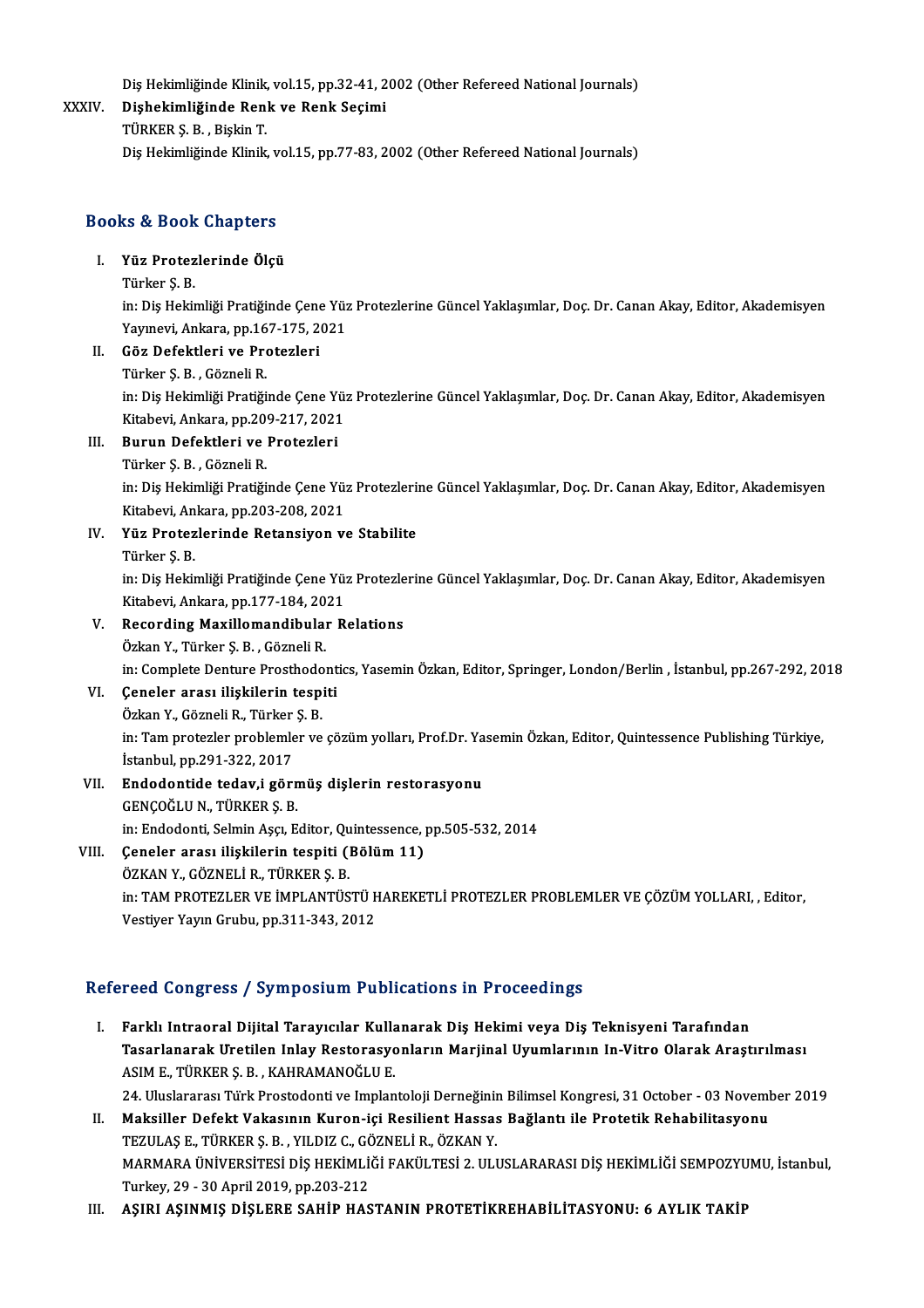EVİNF.,YILDIZ C.,TÜRKERŞ.B. ,GÖZNELİR.,ÖZKANY. EVİN F., YILDIZ C., TÜRKER Ş. B. , GÖZNELİ R., ÖZKAN Y.<br>MARMARA ÜNİVERSİTESİ DİŞ HEKİMLİĞİ FAKÜLTESİ 2. ULUSLARARASI DİŞ HEKİMLİĞİ SEMPOZYUMU, İstanbul,<br>Turkay, 20,, 30, April 3010, pp.270, 282 EVİN F., YILDIZ C., TÜRKER Ş. B. , GÖZNE<br>MARMARA ÜNİVERSİTESİ DİŞ HEKİMLİ<br>Turkey, 29 - 30 April 2019, pp.279-283<br>ANTERİOR DİASTEMALARIN TAM S MARMARA ÜNIVERSİTESI DIŞ HEKİMLIĞI FAKÜLTESI 2. ULUSLARARASI DIŞ HEKİMLIĞI SEMPOZYUMU, İsta:<br>Turkey, 29 - 30 April 2019, pp.279-283<br>IV. ANTERIOR DIASTEMALARIN TAM SERAMİK İLE REHABİLİ-TASYONUNDA 'DIAGNOSTIK WAX UP'<br>KOLU, G

- Turkey, 29 30 April 2019, pp.279-283<br>**ANTERİOR DİASTEMALARIN TAM SERAMİK İLE R**<br>KOL H., GÖZNELİ R., YILDIZ C., TÜRKER Ş. B. , ÖZKAN Y.<br>MARMARA ÜNİVERSİTESİ DİS HEKİMI İĞİ FAKÜLTESİ 3 ANTERİOR DİASTEMALARIN TAM SERAMİK İLE REHABİLİ-TASYONUNDA 'DİAGNOSTİK WAX UP'<br>KOL H., GÖZNELİ R., YILDIZ C., TÜRKER Ş. B. , ÖZKAN Y.<br>MARMARA ÜNİVERSİTESİ DİŞ HEKİMLİĞİ FAKÜLTESİ 2. ULUSLARARASI DİŞ HEKİMLİĞİ SEMPOZYUMU, İ KOL H., GÖZNELİ R., YILDIZ C., TÜRKER<br>MARMARA ÜNİVERSİTESİ DİŞ HEKİMLİ<br>Turkey, 29 - 30 April 2019, pp.134-138<br>Anterior Diastemaların Tam Serami MARMARA ÜNIVERSITESI DIŞ HEKIMLIĞI FAKÜLTESI 2. ULUSLARARASI DIŞ HEKIMLIĞI SEN<br>Turkey, 29 - 30 April 2019, pp.134-138<br>V. Anterior Diastemaların Tam Seramik İle Rehabilitasyonunda"Diagnostik Wax-Up"<br>Iral b. GÖZNELİ B. YU DI
- Turkey, 29 30 April 2019, pp.134-138<br><mark>Anterior Diastemaların Tam Seramik İle Rehabi</mark><br>kol h., GÖZNELİ R., YILDIZ C., TÜRKER Ş. B. , ÖZKAN Y.<br>2. Uluslararası Diş Hakimliği SEmnegyumu. 29., 20 An Anterior Diastemaların Tam Seramik İle Rehabilitasyon<br>kol h., GÖZNELİ R., YILDIZ C., TÜRKER Ş. B. , ÖZKAN Y.<br>2. Uluslararası Diş Hekimliği SEmpozyumu, 29 - 30 April 2019<br>PROTETİK REHARİL İTASYONI ARDA LAZERIIYCILLAMAL kol h., GÖZNELİ R., YILDIZ C., TÜRKER Ş. B. , ÖZKAN Y.<br>2. Uluslararası Diş Hekimliği SEmpozyumu, 29 - 30 April 2019<br>VI. PROTETİK REHABİLİTASYONLARDA LAZERUYGULAMALARI: VAKA SERİSİ<br>korkuzs s. m., TÜRKER S. B., EVREN R., KÜÇ
- 2. Uluslararası Diş Hekimliği SEmpozyumu, 29 30 April 2019<br>PROTETİK REHABİLİTASYONLARDA LAZERUYGULAMALARI: VAKA SERİSİ<br>korkmaz s. m. , TÜRKER Ş. B. , EVREN B., KÜÇÜK C., AĞRALI Ö. B. , BAYRAM F., ÖZKAN Y.<br>Marmara Ünivers PROTETİK REHABİLİTASYONLARDA LAZERUYGULAMALARI: VAKA SERİSİ<br>korkmaz s. m. , TÜRKER Ş. B. , EVREN B., KÜÇÜK C., AĞRALI Ö. B. , BAYRAM F., ÖZKAN<br>Marmara Üniversitesi 2. Uluslararası Diş Hekimliği Sempozyumu, 29 - 30 April 20 korkmaz s. m. , TÜRKER Ş. B. , EVREN B., KÜÇÜK C., AĞRALI Ö. B. , BAYRA<br>Marmara Üniversitesi 2. Uluslararası Diş Hekimliği Sempozyumu, 29 - 3(<br>VII. Dudak Damak Yarıklı Hastalarda Protetik Tedavi: Vaka Raporu<br>PAYSALE TÜ
- Marmara Üniversitesi 2. Uluslararası Diş Hekimliği Sempozyumu, 29<br>Dudak Damak Yarıklı Hastalarda Protetik Tedavi: Vaka Rap<br>BAYSAL F., TÜRKER Ş. B. , ASLAN Y. U. , KEBAN AYDIN S., ÖZKAN Y.<br>2 Uluslararası Diş Hekimliği Sempo Dudak Damak Yarıklı Hastalarda Protetik Tedavi: Vaka<br>BAYSAL F., TÜRKER Ş. B. , ASLAN Y. U. , KEBAN AYDIN S., ÖZK.<br>2.Uluslararası Diş Hekimliği Sempozyumu, 29 - 30 April 2019<br>Tek Taraflı Maksilaktami defekti Bulunan Hastanı
- BAYSAL F., TÜRKER Ş. B. , ASLAN Y. U. , KEBAN AYDIN S., ÖZKAN Y.<br>2.Uluslararası Diş Hekimliği Sempozyumu, 29 30 April 2019<br>VIII. Tek Taraflı Maksilektomi defekti Bulunan Hastanın Protetik Rehabilitasyonu: Olgu Sunumu 2.Uluslararası Diş Hekimliği Sempozyumu, 29 - 30 April 2019<br>Tek Taraflı Maksilektomi defekti Bulunan Hastanın Protetik Rehabilitasyonu: Olgu Sunu:<br>METİNER C., TÜRKER Ş. B. , GÖZNELİ R., EVREN B., ÖZKAN Y.<br>6.Uluslararası Tü Tek Taraflı Maksilektomi defekti Bulunan Hastanın Protetik Rehabilitasyonu: Olgu Sunur<br>METİNER C., TÜRKER Ş. B. , GÖZNELİ R., EVREN B., ÖZKAN Y.<br>6.Uluslararası Türk Prostodonti ve İmplantoloji Derneği Dicle Sempozyumu, 2 -METİNER C., TÜRKER Ş. B. , GÖZNELİ R., EVREN B., ÖZKAN Y.<br>6.Uluslararası Türk Prostodonti ve İmplantoloji Derneği Dicle Sempozyumu, 2 - 04 November 2018<br>IX. Kazanılmış Maksillofasiyal defekte Sahip Hastanın Obturatör İ
- 6.Uluslararası Türk Prostodonti ve İmplantoloji Derneği Dicle Sen<br>Kazanılmış Maksillofasiyal defekte Sahip Hastanın Obturat<br>KÜÇÜK C., TÜRKER Ş. B. , GÖZNELİ R., AKMANSOY Ş. C. , ÖZKAN Y.<br>6 Uluslararası Türk Prestedenti ve Kazanılmış Maksillofasiyal defekte Sahip Hastanın Obturatör İle Rehabilitasyonu: Vaka F<br>KÜÇÜK C., TÜRKER Ş. B. , GÖZNELİ R., AKMANSOY Ş. C. , ÖZKAN Y.<br>6.Uluslararası Türk Prostodonti ve İmplantoloji Derneği Dicle Sempozyum KÜÇÜK C., TÜRKER Ş. B. , GÖZNELİ R., AKMANSOY Ş. C. , ÖZKAN Y.<br>6.Uluslararası Türk Prostodonti ve İmplantoloji Derneği Dicle Sempozyumu, 2 -<br>X. TÜBEREKTOMİ HASTALARI İÇİN OBTURATÖR YAPIMI: VAKA RAPORU<br>TÜBKER S. B. Ko
- 6.Uluslararası Türk Prostodonti ve İmplantoloji Derneği Dicle Sempozyumu,<br>TÜBEREKTOMİ HASTALARI İÇİN OBTURATÖR YAPIMI: VAKA RAPOF<br>TÜRKER Ş. B. , Keskin Özyer E., KAHRAMANOĞLU E., ASLAN Y. U. , ÖZKAN Y.<br>6 Uluslararası Türk TÜBEREKTOMİ HASTALARI İÇİN OBTURATÖR YAPIMI: VAKA RAPORU<br>TÜRKER Ş. B. , Keskin Özyer E., KAHRAMANOĞLU E., ASLAN Y. U. , ÖZKAN Y.<br>6.Uluslararası Türk Prostodonti ve İmplantoloji Derneği Dicle Sempozyumu, 2 - 04 November 201 TÜRKER Ş. B. , Keskin Özyer E., KAHRAMANOĞLU E., ASLAN Y. U. , ÖZKAN Y.<br>6.Uluslararası Türk Prostodonti ve İmplantoloji Derneği Dicle Sempozyumu,<br>XI. Maksiller defektin protetik rehabilitasyonu: Vaka raporu<br>KARABULUT H. E.
- 6.Uluslararası Türk Prostodonti ve İmplantoloji Derneği Dicle Sempoz<br>Maksiller defektin protetik rehabilitasyonu: Vaka raporu<br>KARABULUT H. E. , GÖZNELİ R., ASLAN Y. U. , TÜRKER Ş. B. , ÖZKAN Y.<br>6. Uluslararası Türk Prostod 6.UluslararasıTürkProstodontive İmplantolojiDerneğiDicle Sempozyumu,2 -04November 2018 KARABULUT H. E. , GÖZNELİ R., ASLAN Y. U. , TÜRKER Ş. B. , ÖZKAN Y.<br>6. Uluslararası Türk Prostodonti ve İmplantoloji Derneği Dicle Sempozyumu, 2 - 04 N.<br>XII. Maksiller Defektlerin Obtüratör İle Protetik Rehabilitasyonu: Va
- 6. Uluslararası Türk Prostodonti ve İmplantoloji Derneği Dicle Ser<br>Maksiller Defektlerin Obtüratör İle Protetik Rehabilitasyo<br>ÇETİN T., TÜRKER Ş. B. , ASLAN Y. U. , KEBAN AYDIN S., ÖZKAN Y.<br>6 Uluslararası Türk Prostodonti 6. ÇETİN T., TÜRKER Ş. B. , ASLAN Y. U. , KEBAN AYDIN S., ÖZKAN Y.<br>6.Uluslararası Türk Prostodonti ve İmplantoloji Derneği Dicle Sempozyumu, 2 - 04 November 2018 CETİN T., TÜRKER Ş. B. , ASLAN Y. U. , KEBAN AYDIN S., ÖZKAN Y.<br>6.Uluslararası Türk Prostodonti ve İmplantoloji Derneği Dicle Sem<br>XIII. Maksiller Defektin Protetik Rehabilitasyonu:Vaka Raporu<br>8. KARAPULLIT.H. E. CÖZNELİ B.
- 6.Uluslararası Türk Prostodonti ve İmplantoloji Derneği Dicle Sempoz<br>Maksiller Defektin Protetik Rehabilitasyonu:Vaka Raporu<br>KARABULUT H. E. , GÖZNELİ R., ASLAN Y. U. , TÜRKER Ş. B. , ÖZKAN Y.<br>6 Uluslararası Türk Prostodon 6. KARABULUT H. E. , GÖZNELİ R., ASLAN Y. U. , TÜRKER Ş. B. , ÖZKAN Y.<br>6.Uluslararası Türk Prostodonti ve İmplantoloji Derneği Dicle Sempozyumu, 2 - 04 November 2018 KARABULUT H. E. , GÖZNELİ R., ASLAN Y. U. , TÜRKER Ş. B. , ÖZKAN Y.<br>6.Uluslararası Türk Prostodonti ve İmplantoloji Derneği Dicle Sempozyumu, 2 - 04 November 2018<br>XIV. Kazanılmış maksillofasiyal defekte sahip hastanın
- 6.Uluslararası Türk Prostodonti ve İmplantoloji Derneği Dicle Sen<br>Kazanılmış maksillofasiyal defekte sahip hastanın obturat<br>KÜÇÜK C., TÜRKER Ş. B. , GÖZNELİ R., AKMANSOY Ş. C. , ÖZKAN Y.<br>6. Uluslararası Türk Prestedenti ve Kazanılmış maksillofasiyal defekte sahip hastanın obturatör ile rehabilitasyonu: Vaka ra<sub>l</sub><br>KÜÇÜK C., TÜRKER Ş. B. , GÖZNELİ R., AKMANSOY Ş. C. , ÖZKAN Y.<br>6. Uluslararası Türk Prostodonti ve İmplantoloji Derneği Dicle Semp KÜÇÜK C., TÜRKER Ş. B. , GÖZNELİ R., AKMANSOY Ş. C. , ÖZKAN Y.<br>6. Uluslararası Türk Prostodonti ve İmplantoloji Derneği Dicle Sempoz<br>XV. Hemi-Maksillektomi Hastalarının Protetik Tedavis: Olgu Sunu<br>TÜRKER S. R. KESKİN Ö
- 6. Uluslararası Türk Prostodonti ve İmplantoloji Derneği Dicle Semp<br>Hemi-Maksillektomi Hastalarının Protetik Tedavis: Olgu Sun<br>TÜRKER Ş. B. , KESKİN ÖZYER E., YILDIRAK M., KÜÇÜK C., ÖZKAN Y.<br>6 Uluslararası Türk Prostodonti TÜRKER Ş. B. , KESKİN ÖZYER E., YILDIRAK M., KÜÇÜK C., ÖZKAN Y.<br>6.Uluslararası Türk Prostodonti ve İmplantoloji Derneği Dicle Sempozyumu, 2 - 04 November 2018 TÜRKER Ş. B. , KESKİN ÖZYER E., YILDIRAK M., KÜÇÜK C., ÖZKAN Y.<br>6.Uluslararası Türk Prostodonti ve İmplantoloji Derneği Dicle Sempozyumu, 2 -<br>XVI. Kazanılmış Maksiller Defektin Protetik Rehabilitasyonu: Vaka Raporu<br>Sanyar
- 6.Uluslararası Türk Prostodonti ve İmplantoloji Derneği Dicle Sempozyumu<br>Kazanılmış Maksiller Defektin Protetik Rehabilitasyonu: Vaka Rapo<br>Şanıvar Abbasgholızadeh Z., Türker Ş.B. , Çelebiler Ö.B. , Evren B., Özkan Y.<br>6 Ulu Kazanılmış Maksiller Defektin Protetik Rehabilitasyonu: Vaka Raporu<br>Şanıvar Abbasgholızadeh Z., Türker Ş. B. , Çelebiler Ö. B. , Evren B., Özkan Y.<br>6.Uluslararası Türk Prostodonti ve İmplantoloji Derneği Dicle Sempozyumu, Şanıvar Abbasgholızadeh Z., Türker Ş. B. , Çelebiler Ö. B. , Evren B., Özkan Y.<br>6.Uluslararası Türk Prostodonti ve İmplantoloji Derneği Dicle Sempozyumu,<br>2018, pp.304<br>Tüberektomi Hastaları İçin Obturatör Yapımı: Vaka Rapor 6.Uluslararası Türk Prostodonti ve İmplantoloji Derneği Dicle Semp<br>2018, pp.304<br>XVII. Tüberektomi Hastaları İçin Obturatör Yapımı: Vaka Raporu<br>Tüpken S. B. ÖZVER KESKİN E. KAHRAMANOĞLU E. ASLAN Y. U
- TÜRKERŞ.B. ,ÖZYERKESKİNE.,KAHRAMANOĞLUE.,ASLANY.U. ,ÖZKANY. Tüberektomi Hastaları İçin Obturatör Yapımı: Vaka Raporu<br>TÜRKER Ş. B. , ÖZYER KESKİN E., KAHRAMANOĞLU E., ASLAN Y. U. , ÖZKAN Y.<br>6.Uluslararası Türk Prostodonti ve İmplantoloji Derneği Dicle Sempozyumu, 2 - 04 November 201
- XVIII. Hemimaksiller Defektli Hastanın Protetik Rehabilitasyonu<br>ÖZSÜRMELİ H., TÜRKER Ş. B. , ÖZKAN Y., ÖZKAN Y., GÖÇMEN G. 6.Uluslararası Türk Prostodonti ve İmplantoloji Derneği Dicle Santinaksiller Defektli Hastanın Protetik Rehabilitasyor<br>ÖZSÜRMELİ H., TÜRKER Ş. B. , ÖZKAN Y., ÖZKAN Y., GÖÇMEN G.<br>Marmara Üniversitesi Uluslararası Diş Hakiml Marmara Üniversitesi Uluslararası Diş Hekimliği Sempozyumu, 4 - 05 May 2018
- XIX. Azalmış Okluzal Dikey Boyutun Protetik Rehabilitasyonu: 6 yıllık takip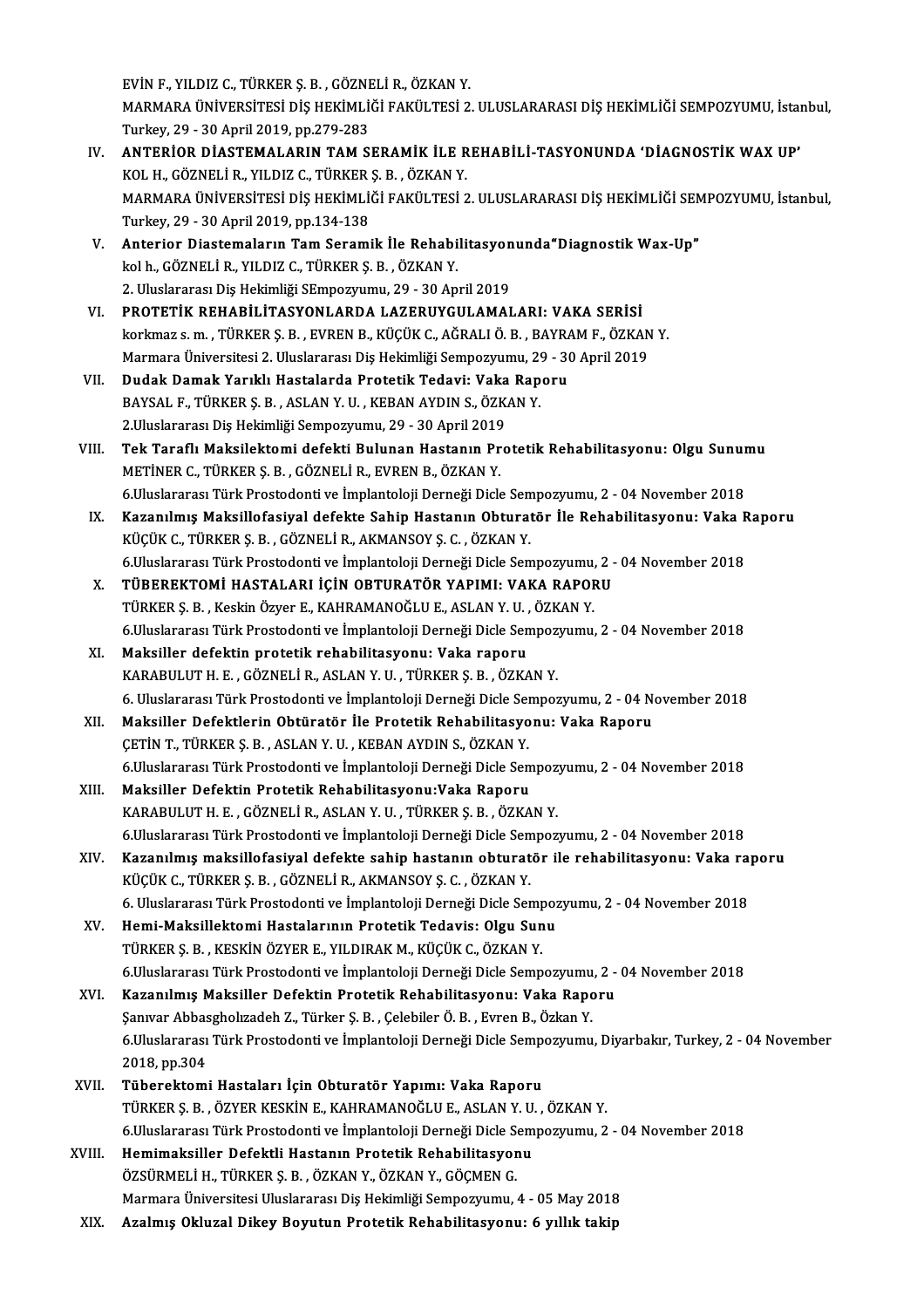YILDIZ DOMANİÇ K., YILDIZ C., GÖZNELİ R., TÜRKER Ş. B., ÖZKAN Y. YILDIZ DOMANİÇ K., YILDIZ C., GÖZNELİ R., TÜRKER Ş. B. , ÖZKAN Y.<br>Marmara Üniversitesi Uluslararası Diş Hekimliği Sempozyumu, 4 - 05 May 2018<br>Derin Kananısı Olan Binaylanda Pratatik Tadayi Sesanağı: Dikay Boyut

- YILDIZ DOMANİÇ K., YILDIZ C., GÖZNELİ R., TÜRKER Ş. B. , ÖZKAN Y.<br>Marmara Üniversitesi Uluslararası Diş Hekimliği Sempozyumu, 4 05 May 2018<br>XX. Derin Kapanışı Olan Bireylerde Protetik Tedavi Seçeneği: Dikey Boyut Yükselt Marmara Üniversitesi Uluslararası Diş Hekimliği Sempozy<br>Derin Kapanışı Olan Bireylerde Protetik Tedavi Se<br>ÇETİN T., KÜÇÜK C., OUDA O. Z. , TÜRKER Ş. B. , ÖZKAN Y.<br>Marmara Üniversitesi Uluslararası Dis Hekimliği Semperr Derin Kapanışı Olan Bireylerde Protetik Tedavi Seçeneği: Dikey Boyut<br>ÇETİN T., KÜÇÜK C., OUDA O. Z. , TÜRKER Ş. B. , ÖZKAN Y.<br>Marmara Üniversitesi Uluslararası Diş Hekimliği Sempozyumu, 4 - 05 May 2018<br>Dikey Boyutu Azalmış
- CETİN T., KÜÇÜK C., OUDA O. Z. , TÜRKER Ş. B. , ÖZKAN Y.<br>Marmara Üniversitesi Uluslararası Diş Hekimliği Sempozyumu, 4 05 May 2018<br>XXI. Dikey Boyutu Azalmış Bir Hastanın Tüm Ağız Rehabilitasyonu: Olgu Sunumu<br>XII DIZ C. M Marmara Üniversitesi Uluslararası Diş Hekimliği Sempozyumu, 4 - 05 May 2018<br>Dikey Boyutu Azalmış Bir Hastanın Tüm Ağız Rehabilitasyonu: Olgu Su<br>YILDIZ C., Metiner C., TÜRKER Ş. B. , KÜÇÜK C., ÖZKAN Y.<br>Marmara Üniversitesi Dikey Boyutu Azalmış Bir Hastanın Tüm Ağız Rehabilitasyonu: Olgu S<br>YILDIZ C., Metiner C., TÜRKER Ş. B. , KÜÇÜK C., ÖZKAN Y.<br>Marmara Üniversitesi Uluslararası Diş Hekiliği Sempozyumu, 4 - 05 May 2018<br>Margünyalizasyon İslami YILDIZ C., Metiner C., TÜRKER Ş. B. , KÜÇÜK C., ÖZKAN Y.<br>Marmara Üniversitesi Uluslararası Diş Hekiliği Sempozyumu, 4 - 05 May 2018<br>XXII. Marsüpyalizasyon İşlemine Yardımcı Olmak Amacıyla Hazırlanan Prote-Tik Stentler: Vak
- Şanıvar Abbasgholızadeh Z., Çetin T., Türker Ş. B., Özkan Y., Keban Aydın S. Marsüpyalizasyon İşlemine Yardımcı Olmak Amacıyla Hazırlanan Prote-Tik Stentler:<br>Şanıvar Abbasgholızadeh Z., Çetin T., Türker Ş. B. , Özkan Y., Keban Aydın S.<br>Marmara Üniversitesi Uluslararası Diş Hekiliği Sempozyumu, İsta Marmara Üniversitesi Uluslararası Diş Hekiliği Sempozyumu, İstanbul, Turkey, 4 - 05 May 2018<br>XXIII. Dikey Bouytu Azalmış bir Hastanın Tüm Ağız Rehabilitasyonu: Olgu Sunumu
- Yıldız C., Metiner C., Türker Ş. B., Küçük C., Özkan Y. Di<mark>key Bouytu Azalmış bir Hastanın Tüm Ağız Rehabilitasyonu: Olgu Sunumu</mark><br>Yıldız C., Metiner C., Türker Ş. B. , Küçük C., Özkan Y.<br>Marmara Üniversitesi Uluslararası Diş Hekiliği Sempozyumu, İstanbul, Turkey, 4 - 05 May 201 Yıldız C., Metiner C., Türker Ş. B. , Küçük C., Özkan Y.<br>Marmara Üniversitesi Uluslararası Diş Hekiliği Sempozyumu, İstan<br>XXIV. Hamimaksiller Defektli Hastanın Protetik Rehabilitisayon<br>ÖZEÜDMELİ U. TÜRKER S. B. ÖZKAN V
- Marmara Üniversitesi Uluslararası Diş Hekiliği Sempozyumu, İst<br>Hamimaksiller Defektli Hastanın Protetik Rehabilitisayo<br>ÖZSÜRMELİ H., TÜRKER Ş. B. , ÖZKAN Y., ÖZKAN Y., GÖÇMEN G.<br>Marmara Üniversitesi Uluslararası Diş Hekiml Hamimaksiller Defektli Hastanın Protetik Rehabilitisayon<br>ÖZSÜRMELİ H., TÜRKER Ş. B. , ÖZKAN Y., ÖZKAN Y., GÖÇMEN G.<br>Marmara Üniversitesi Uluslararası Diş Hekimliği Sempozyumu, 4 - 05 May 2018
- XXV. Bruksist Bir Hastanın İmplant Destekli Sabit Protez Uygulaması: 5 Yıllık Takip Marmara Üniversitesi Uluslararası Diş Hekimliği Sempozyumu, 4 - 05 May 2018<br>Bruksist Bir Hastanın İmplant Destekli Sabit Protez Uygulaması: 5 Yıllık Takip<br>YILDIZ DOMANİÇ K., ASLAN Y. U. , KAHRAMANOĞLU E., TÜRKER Ş. B. , AK Marmara Üniversitesi Uluslararası Diş Hekimliği Sempozyumu, 4 - 05 May 2018 YILDIZ DOMANİÇ K., ASLAN Y. U. , KAHRAMANOĞLU E., TÜRKER Ş. B. , AKMANSOY Ş. C. , ÖZKAN Y.<br>Marmara Üniversitesi Uluslararası Diş Hekimliği Sempozyumu, 4 - 05 May 2018<br>XXVI. Kazanılmış Maksilofasiyal Defektlerde Kullanılan
- Kazanılmış Maksilofasiyal Defektlerde Kullanılan Cerrahi Obtüratörler: Vaka Raporu<br>ŞANIVAR ABBASGHOLIZADEH Z., TÜRKER Ş. B. , ALMASSARANİ B., ÖZKAN Y., KEBAN AYDIN S. Kazanılmış Maksilofasiyal Defektlerde Kullanılan Cerrahi Obtüratörler:<br>ŞANIVAR ABBASGHOLIZADEH Z., TÜRKER Ş. B. , ALMASSARANİ B., ÖZKAN Y., KE<br>Marmara Üniversitesi Uluslararası Diş Hekimliği Sempozyumu, 4 - 05 May 2018<br>Par ŞANIVAR ABBASGHOLIZADEH Z., TÜRKER Ş. B. , ALMASSARANİ B., ÖZKAN Y., KEBAN AYDIN S.<br>Marmara Üniversitesi Uluslararası Diş Hekimliği Sempozyumu, 4 - 05 May 2018<br>XXVII. Bazal Hücreli Karsinomun Tekrarlanmasına Bağlı Olarak M
- Marmara Üniversitesi Uluslararası Diş H<br>Bazal Hücreli Karsinomun Tekrarlaı<br>Açıklığın Kapatılması: Vaka Raporu<br>Türker S. B., Meshlai M., Euron B., Küçül Bazal Hücreli Karsinomun Tekrarlanmasına Ba<br>Açıklığın Kapatılması: Vaka Raporu<br>Türker Ş.B., Meghlaj M., Evren B., Küçük C., Özkan Y.<br>22 Uluslararası Türk Prestedenti ve İmplantaleji Der Açıklığın Kapatılması: Vaka Raporu<br>Türker Ş. B. , Meghlaj M., Evren B., Küçük C., Özkan Y.<br>23.Uluslararası Türk Prostodonti ve İmplantoloji Derneği Bilimsel Kongresi, Muğla, Turkey, 9 - 12 November 2017,<br>pp.386 Türker S. B., Meghlaj M., Evren B., Küçük C., Özkan Y.
- 23.Uluslararası Türk Prostodonti ve İmplantoloji Derneği Bilimsel Kongi<br>pp.386<br>XXVIII. Total Maksillektomi Hastasının Protetik Tedavisi: Olgu Sunumu<br>ERSKİN ÖZVER E TÜRKER S R. KARACÖZ M EVREN R ÖZKAN V
- pp.386<br>Total Maksillektomi Hastasının Protetik Tedavisi: Olgu Sunu<br>KESKİN ÖZYER E., TÜRKER Ş. B. , KARAGÖZ M., EVREN B., ÖZKAN Y.<br>22 Uluslanares: Türk Prestedenti ve İmplanteleji Derneği Bilimsel K 23.Uluslararası TürkER Ş. B. , KARAGÖZ M., EVREN B., ÖZKAN Y.<br>23.Uluslararası Türk Prostodonti ve İmplantoloji Derneği Bilimsel Kongresi, 9 - 11 November 2017 KESKİN ÖZYER E., TÜRKER Ş. B. , KARAGÖZ M., EVREN B., ÖZKAN Y.<br>23.Uluslararası Türk Prostodonti ve İmplantoloji Derneği Bilimsel Kongresi, 9 - 11 November 2017<br>XXIX. Periodontal Desteğini Kaybetmiş Dişlerin Sabit Protetik
- 23.Uluslararası Türk Prostodonti ve İmplantoloji Derneği<br>Periodontal Desteğini Kaybetmiş Dişlerin Sabit Pro<br>Türker Ş. B. , Asım E., Evren B., Kahramanoğlu E., Özkan Y.<br>23 Uluslararası Türk Prestedenti ve İmplantoloji Derne Periodontal Desteğini Kaybetmiş Dişlerin Sabit Protetik Rehabilitasyonu: Vaka Sunumu<br>Türker Ş. B. , Asım E., Evren B., Kahramanoğlu E., Özkan Y.<br>23.Uluslararası Türk Prostodonti ve İmplantoloji Derneği Bilimsel Kongresi, A Türker Ş. B. , Asım E., Evren B., Kahramanoğlu E., Özkan Y.<br>23.Uluslararası Türk Prostodonti ve İmplantoloji Derneği Bilimsel Kongresi, Antalya, Turkey, 9 - 11 November<br>2017 23.Uluslararası Türk Prostodonti ve İmplantoloji Derneği Bilimsel Kongresi, Antalya, Turkey, 9 - 11 Nov<br>2017<br>XXX. Anterior Estetiğin Lityum Disilikat Tam Seramik Kronlarla Düzeltilmesi: Adım Adım Tedavi<br>Savad Ahmad A. Görn
- 2017<br>Anterior Estetiğin Lityum Disilikat Tam Seramik Krol<br>Sayed Ahmed A., Gözneli R., Türker Ş. B. , Küçük C., Özkan Y.<br>22 Uluslararası Türk Prestedenti ve İmplanteleji Derneği Pi Anterior Estetiğin Lityum Disilikat Tam Seramik Kronlarla Düzeltilmesi: Adım Adım Tedavi<br>Sayed Ahmed A., Gözneli R., Türker Ş. B. , Küçük C., Özkan Y.<br>23.Uluslararası Türk Prostodonti ve İmplantoloji Derneği Bilimsel Kongr Sayed Ahme<br>23.Uluslarar<br>pp.152-153<br>Aksillor Sul 23.Uluslararası Türk Prostodonti ve İmplantoloji Derneği Bilimsel Kon<br>pp.152-153<br>XXXI. Aksiller Subtotal Defektli Hastanın Protetik Rehatibilitasyonu<br>METİNER G. TÜRKER S. R. ÖZSÜRMELİ H. VILDIZ GÖZKAN V
- pp.152-153<br>Aksiller Subtotal Defektli Hastanın Protetik Rehatibilitasyonu<br>METİNER C., TÜRKER Ş. B. , ÖZSÜRMELİ H., YILDIZ C., ÖZKAN Y. Aksiller Subtotal Defektli Hastanın Protetik Rehatibilitasyonu<br>METİNER C., TÜRKER Ş. B. , ÖZSÜRMELİ H., YILDIZ C., ÖZKAN Y.<br>23.Uluslararası Türk Prostodonti ve İmplantoloji Derneği Bilimsel Kongresi, 9 - 11 November 2017<br>Y

#### XXXII. Yumuşak Damak Defektli Hastanın Protetik Rehabilitasyonu 23.Uluslararası Türk Prostodonti ve İmplantoloji Derneği B.<br>**Yumuşak Damak Defektli Hastanın Protetik Rehabilit**<br>Türker Ş. B. , Yazıcı M., Kahramanoğlu E., Küçük C., Özkan Y.<br>22 Hluslararası Türk Prestodonti ve İmplantoloj 23.Uluslararası Türk Prostodonti ve İmplantoloji Derneği Bilimsel Kongresi, Muğla, Turkey, 9 - 12 November 2017,<br>pp.383-384 Türker Ş. B., Yazıcı M., Kahramanoğlu E., Küçük C., Özkan Y. 23.Uluslararası Türk Prostodonti ve İmplantoloji Derneği Bilimsel Kongresi, Muğla, Turkey, '<br>pp.383-384<br>XXXIII. Aşırı Madde Kayıplı Dişlerin Maksiller Sabit ve Mandibular Hareketli Protezlerle<br>Pehabilitasyanu Makidisinline

pp.383-384<br>Aşırı Madde Kayıplı Dişlerin Maksiller Sab<br>Rehabilitasyonu:Maltidisipliner Yaklaşım<br>Dewis B. Metiner, Küsük G. Türker S. B. Örke Aşırı Madde Kayıplı Dişlerin Maksiller Sabit v<br>Rehabilitasyonu:Maltidisipliner Yaklaşım<br>Derviş R., Metiner ., Küçük C., Türker Ş. B. , Özkan Y.<br>22 Uluslararası Türk Prestodorti ve İmplantalaji D. Rehabilitasyonu:Maltidisipliner Yaklaşım<br>Derviş R., Metiner ., Küçük C., Türker Ş. B. , Özkan Y.<br>23.Uluslararası Türk Prostodonti ve İmplantoloji Derneği Bilimsel Kongresi, Muğla, Turkey, 9 - 12 November 2017,<br>pp.326-327 Derviş R., Metiner, Küçük C., Türker Ş. B., Özkan Y.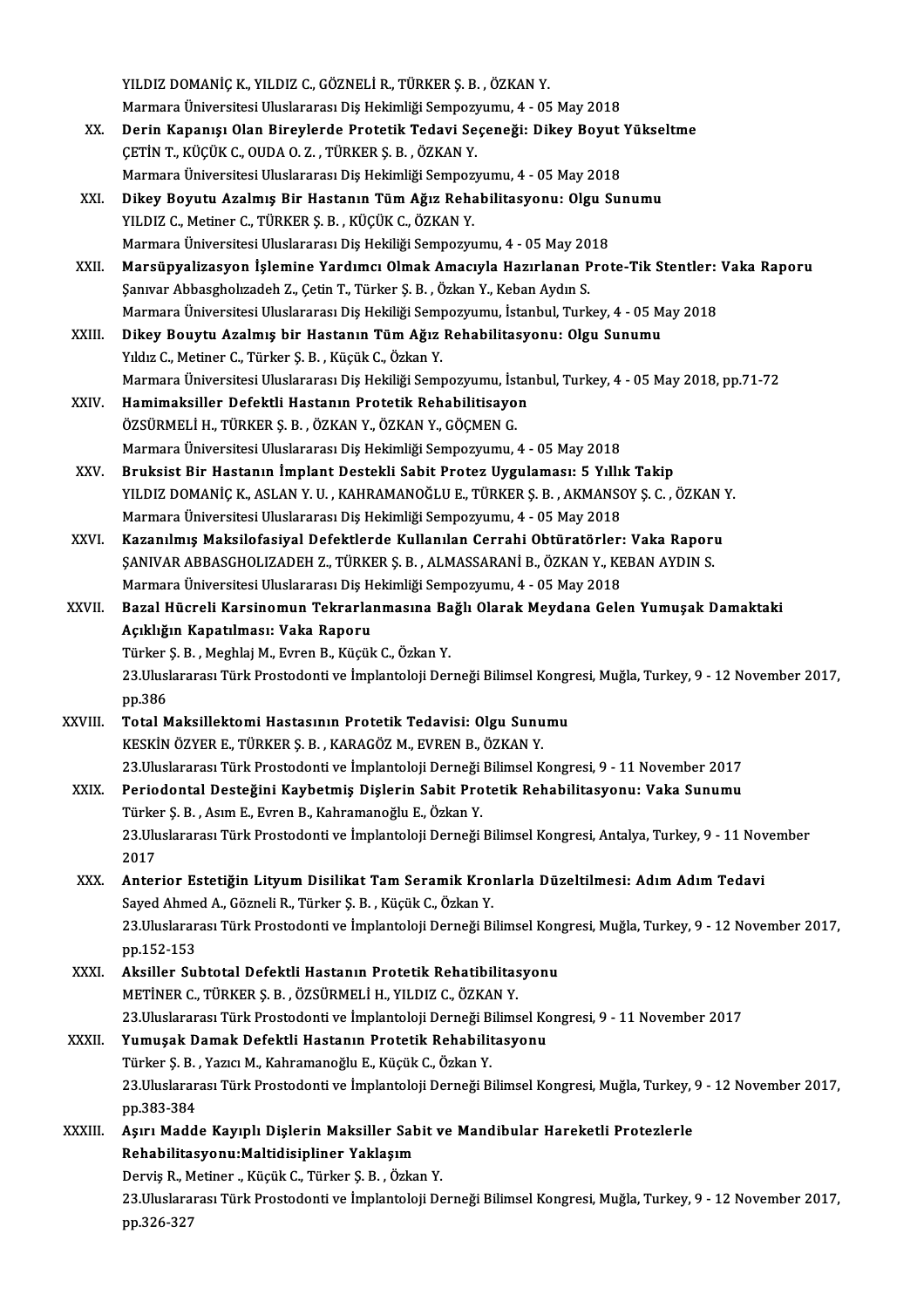| XXXIV.        | Anterior Estetiğin Lityum Disilikat Tam Seramik Kronlarla Dizeltilmesi:Adım Adım Tedavi                                    |
|---------------|----------------------------------------------------------------------------------------------------------------------------|
|               | ahmed sayed a., GÖZNELİ R., TÜRKER Ş. B., KÜÇÜK C., ÖZKAN Y.                                                               |
|               | TPID Uluslararası kongresi, 9 - 11 November 2017                                                                           |
| XXXV.         | Aksiller Subtotal Defektli Hastanın Protetik Rehabilitasyonu                                                               |
|               | metiner c., TÜRKER Ş. B., Özsürmeli H., YILDIZ C., ÖZKAN Y.                                                                |
|               | 23. TPID Uluslararası Kongresi, 9 - 11 November 2017                                                                       |
| XXXVI.        | Aşırı Madde Kayıplı Dişlerin Maksiller Sabit ve Mandibular Hareketli ProtezlerleRehabilitasyonu:                           |
|               | Multidispliner Yaklaşım                                                                                                    |
|               | Derviş R., Metiner C., KÜÇÜK C., TÜRKER Ş. B., ÖZKAN Y.                                                                    |
|               | 23. TPID Uluslararası Kongresi, 9 - 11 November 2017                                                                       |
| <b>XXXVII</b> | The influence of the veneering process on the in vitro marginal adaptation of FPDs constructed                             |
|               | using CAD/CAM milling, laser sintering and conventional cast metal cores                                                   |
|               | TÜRKER S. B., Keles A.                                                                                                     |
|               | 41. Avrupa Protez Kongresi, 28 - 30 September 2017                                                                         |
| XXXVIII.      | Çift taraflı dudak damak yarığı hastanın hareketli protez ile protetik rehabilitasyonu vaka sunumu                         |
|               | Ok S., TÜRKER Ş. B., ASLAN Y. U., ÖZKAN Y.                                                                                 |
|               | 5. Uluslararası TPID Palandöken Kış Sempozyumu, 18 - 20 March 2016                                                         |
| <b>XXXIX</b>  | Serbest çalışan Diş Hekimlerinin Total Protez Yapımı Sırasında Kullandıkları Tekniklerin ve<br>Materyallerin Araştırılması |
|               | ALTUNKARA Ş., TÜRKER Ş. B.                                                                                                 |
|               | 5. Uluslararası TPID Palandöken Kış Sempozyumu, 18 - 20 March 2016                                                         |
| XL.           | Tam Protez Yapımında Teorik ve Pratik Eğitimin Sübjektif Değerlendirilmesi                                                 |
|               | Çakıltaş S., TÜRKER Ş. B.                                                                                                  |
|               | . 5. Uluslararası TPID Palandöken Kış Sempozyumu, 18 - 20 March 2016                                                       |
| XLI.          | Konjenital Sert ve Yumuşak Damak Defektinin Protetik Rehabilitasyonu Vaka Raporu                                           |
|               | Şanıvar Z., TÜRKER Ş. B., EVREN B., ÖZKAN Y.                                                                               |
|               | 5. Uluslararası TPID Palandöken Kış Sempozyumu, 18 - 20 March 2016                                                         |
| XLII.         | Konjenital sert ve yumuşak damak defektinin ptotetik rehabilitasyonu Vaka raporu                                           |
|               | Şanıvar Z., TÜRKER Ş. B., EVREN B., ÖZKAN Y.                                                                               |
|               | 5. Uluslaarası TPID Palandöken Kış Sempozyumu, 18 - 20 March 2016                                                          |
| XLIII.        | Endüstriyel kaza geçirmiş hastada serbest yumuşak doku greftini sabitlemek için kullanılan akrilik                         |
|               | rezin stendin kompozit rezin bağlantılı metal splint ile kombine uygulanması                                               |
|               | TÜRKER Ş. B., Halis S.                                                                                                     |
|               | 22. Uluslararası Türk Prostodonti ve İmplantoloji Derneği Bilimsel Kongresi, 12 - 15 November 2015                         |
| XLIV.         | Total ve hareketli bölümlü protez kullanan hastalarda TME rahatsızlıklarına bağlı oluşan sübjektif                         |
|               | bulguların ve parafonksiyonel alışkanlıkların süreye bağlı olarak değerlendirilmesi                                        |
|               | TÜRKER Ş. B., Nazlı B.                                                                                                     |
|               | . 22. Uluslararası Türk Prostodonti ve İmplantoloji Derneği Bilimsel Kongresi, 12 - 15 November 2015                       |
| XLV.          | Yüzde fasiyal asimetrinin protetik rehabilitasyonu 7 yıllık klinik takip                                                   |
|               | Mevlut Y, TÜRKER Ş B                                                                                                       |
|               | 22. Uluslararası Türk Prostodonti ve İmplantoloji Derneği Bilimsel Kongresi, 12 - 15 November 2015                         |

#### **Expert Reports**

I. T.C. İstanbul 2. İdare Mahkemesi'ne,

Türker Ş.B.

T.C. İstanbul 2. İdare Mahkemesi', pp.5, İstanbul, 2009